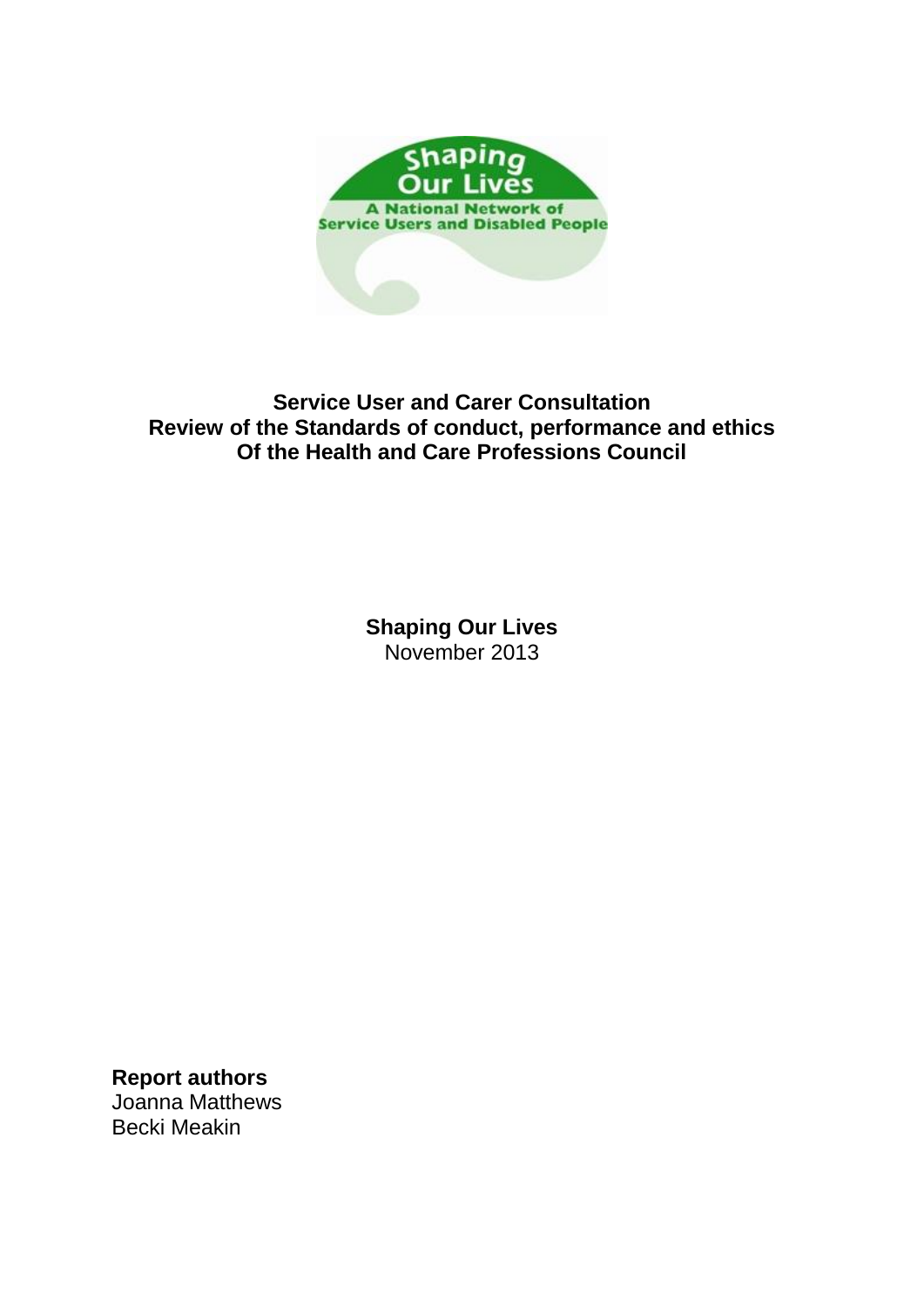# **Executive summary**

In 2013 Shaping Our Lives were commissioned by the Health and Care Professions Council (HCPC) to carry out a consultation with service users and carers to review the HCPC Standards of conduct, performance and ethics.

Shaping Our Lives conducted this qualitative research with 30 solo interviewees and a focus group, all of whom were service users (as defined by Shaping Our Lives) and many of whom were disabled people; some interviewees were carers. The research explored each standard in turn and also asked questions about awareness of the HCPC and the standards generally. We asked the Words and Pictures team at CHANGE to comment on the 14 standards in order to gather feedback from a group of adults with learning disabilities about the accessibility of the language used in the current standards.

# **Key findings**

Interviewees were broadly in agreement with the current standards, and could see that most were relevant.

Most people agreed that the standards are applicable to all 16 types of registrant.

There is low awareness of the HCPC and the standards.

The three standards which deal with ethical behaviour (standards 1, 3 and elements of 13) have a high degree of overlap and need most revision.

Interviewees were keen to map their lived experience of using health and care services to reflect on how the standards were implemented in practice. There was some concern about the difference between the aspiration of the standards and actual delivery within the constraints of time, resources and budgets.

Interviewees had experienced a lack of disability awareness and some discrimination from service providers.

The standards are not accessible to all disabled people. Both the language used and the formats available need addressing.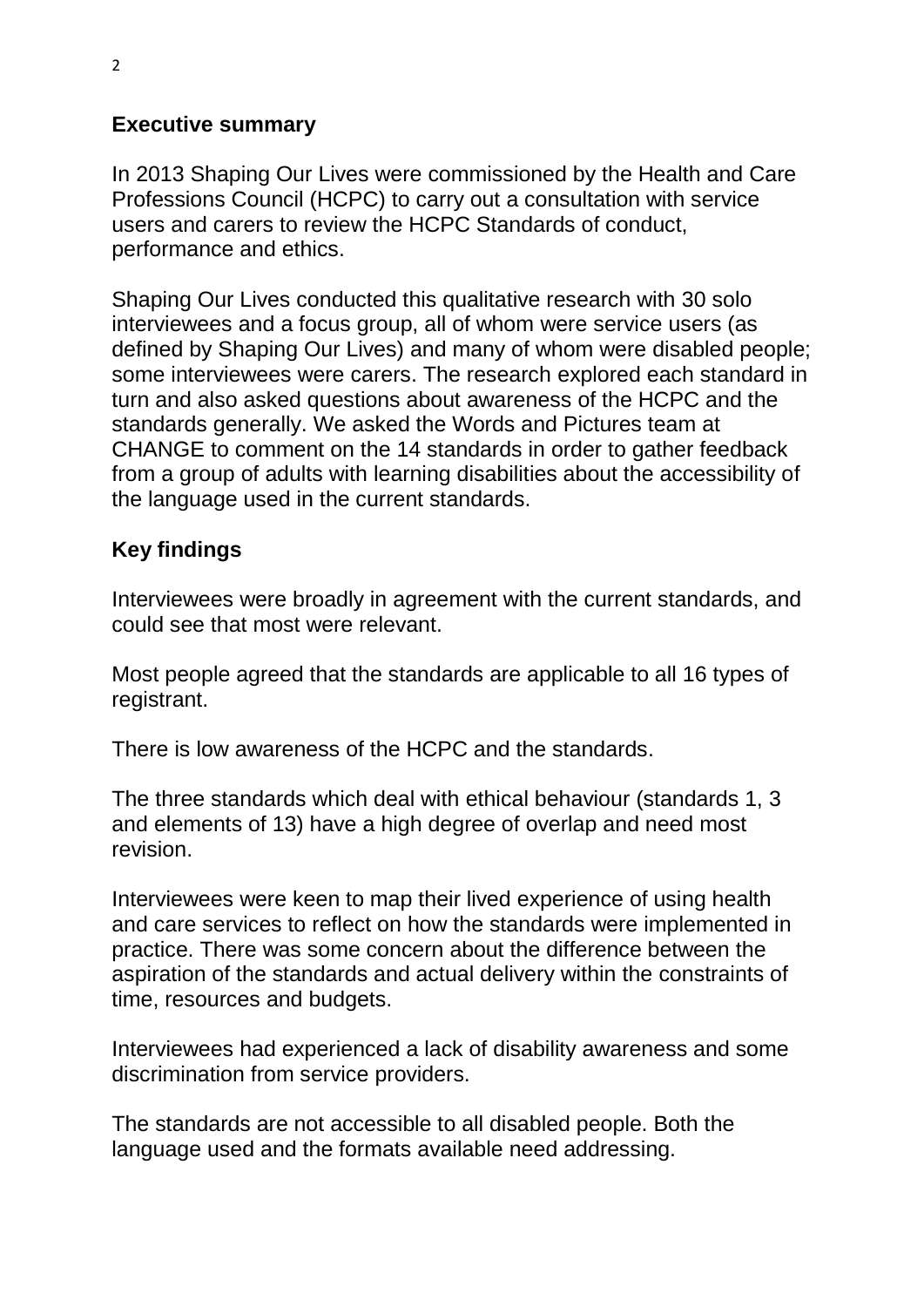# **Recommendations**

Shaping Our Lives has made recommendations to inform the planned review of the standards in 2014-15 so that the new standards are fit for purpose from a service user perspective. Shaping Our Lives has also made recommendations about how the HCPC can communicate more successfully with service users. The recommendations are presented under five themes which reflect both the external environment and the issues of particular relevance to service users who are disabled people, and their carers.

- Being in control
- Integration and joint working
- Accessibility
- Considering equality
- Protection of interests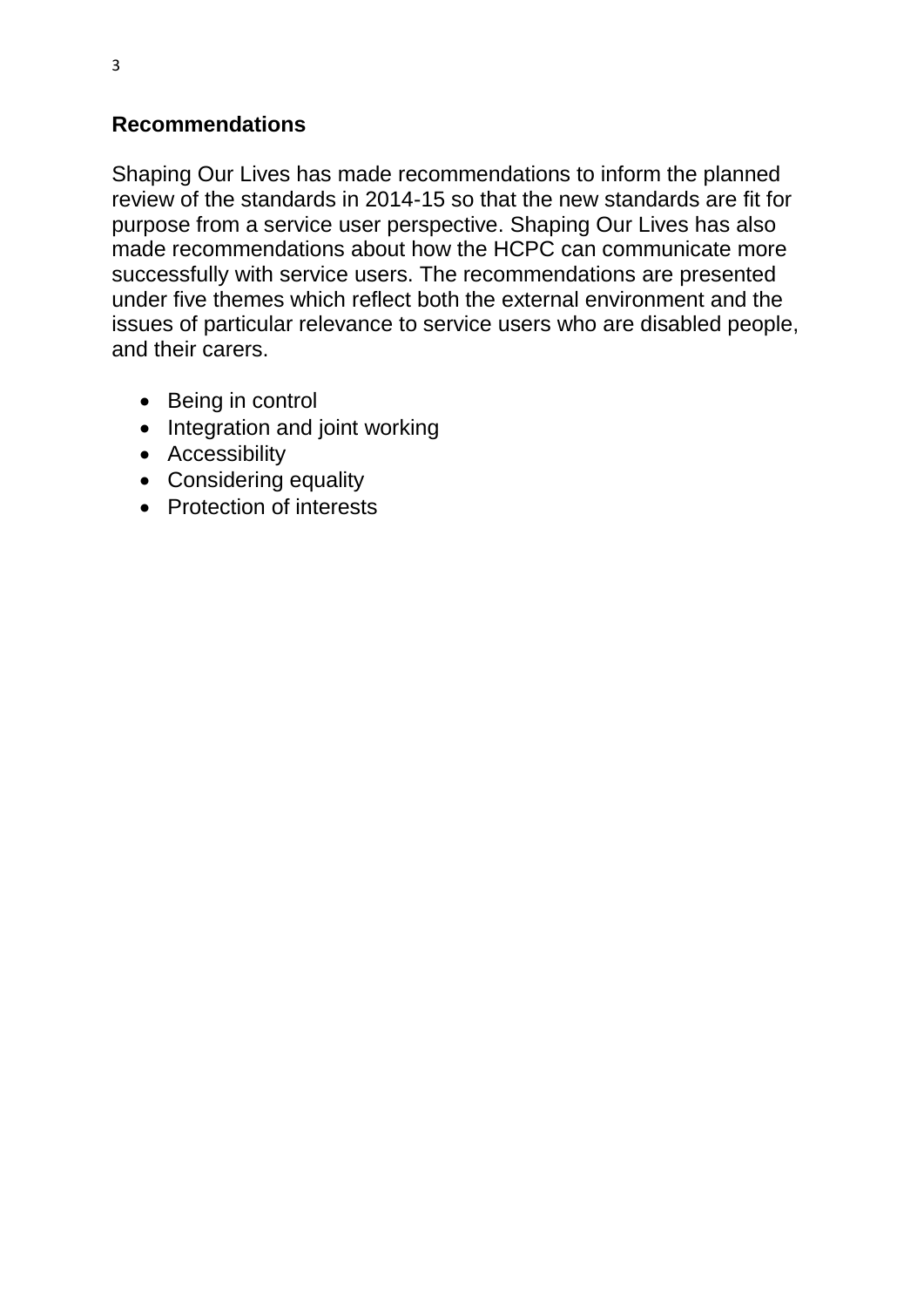# **Contents**

| <b>Appendices</b> |  |
|-------------------|--|
|                   |  |
|                   |  |
|                   |  |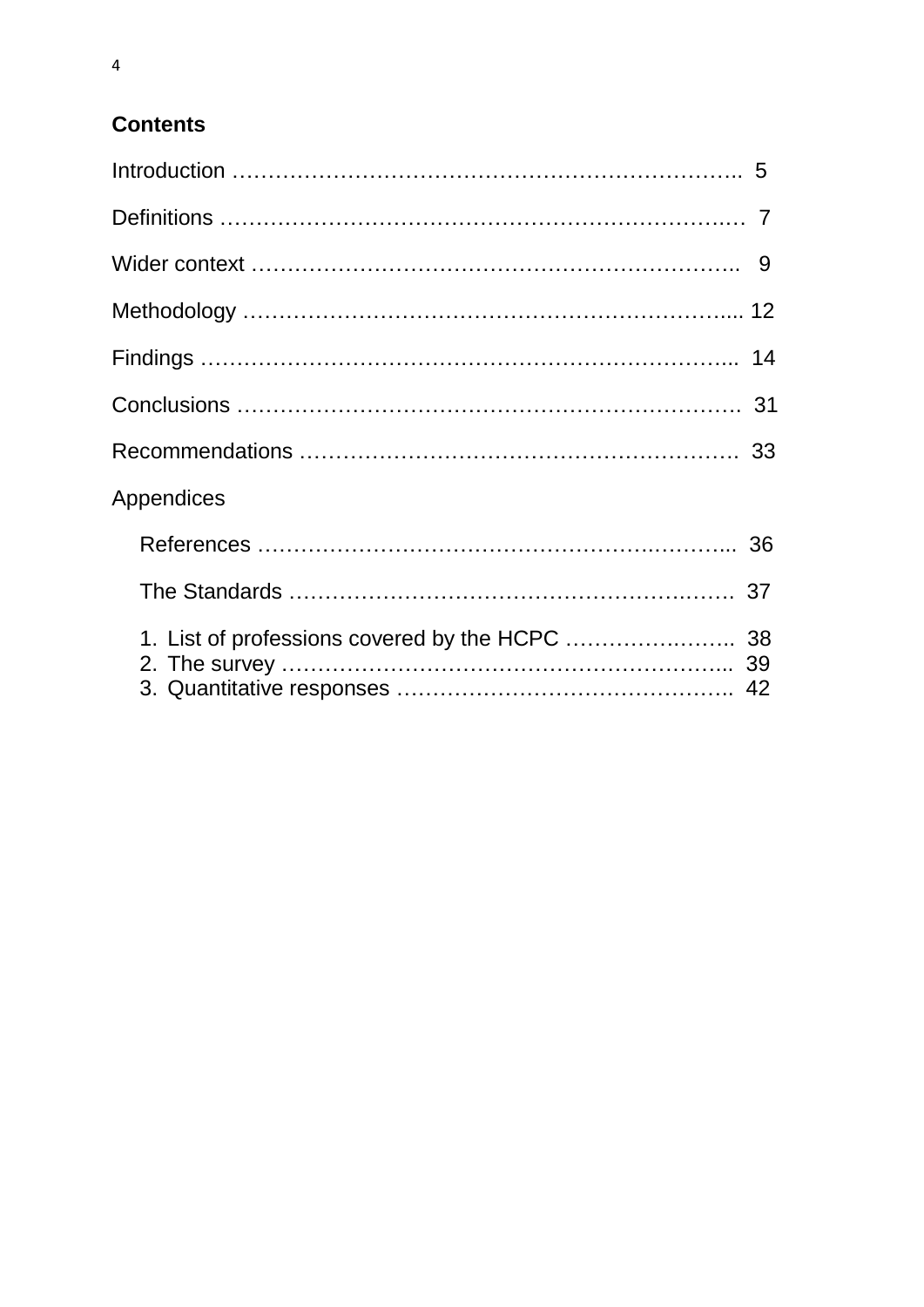#### **Introduction**

Shaping Our Lives has been commissioned by the Health and Care Professions Council (HCPC) to help with a review of the Standards of conduct, performance and ethics (the standards) prior to a public consultation process in 2014/2015. The HCPC is interested in examining how the standards are used, their accessibility to service users and carers and how ethical principles set by the regulator can best be translated into understanding and practice.

This report details the findings from 30 interviews and a focus group with service users (including disabled people) and carers conducted by Shaping Our Lives.

The HCPC is a regulator and its main aim is to protect the public. To do this, it keeps a register of professionals (registrants) who meet the standards for training, professional skills, behaviour and health ('health' here refers to the health of the professional). The standards were first published when the HCPC Register opened in July 2003 and were reviewed in 2008 with some more minor changes in 2012. The list of current standards is shown in Appendix One.

All professionals registered with HCPC will appear on their Register. They must keep to the standards which give levels of expected professional behaviour and provide protection for people using their services. The general public can report concerns about fitness to practise to the HCPC. There are 16 types of professionals on the Register including: chiropodists, hearing aid dispensers and social workers in England (a full list appears in Appendix Two).

The HCPC also publishes standards of proficiency, which are standards used to make sure the professionals they regulate have the knowledge and skills they need to work safely in their field of practice; these standards are not subject to review at this time.

Earlier in 2013 the HCPC commissioned The Focus Group to conduct research exploring registrants and service user views on the content and accessibility of the Standards of conduct, performance and ethics. Their findings have been reported separately but are referred to in this document when relevant.

In 2001 Shaping Our Lives published a [Briefing Paper 'Putting The](http://www.shapingourlives.org.uk/downloads/main%20projects/personfirst.pdf)  [Person First'](http://www.shapingourlives.org.uk/downloads/main%20projects/personfirst.pdf) a result of their role in reviewing the codes of conduct of Social Workers). This is a quote used in that paper, which sums up how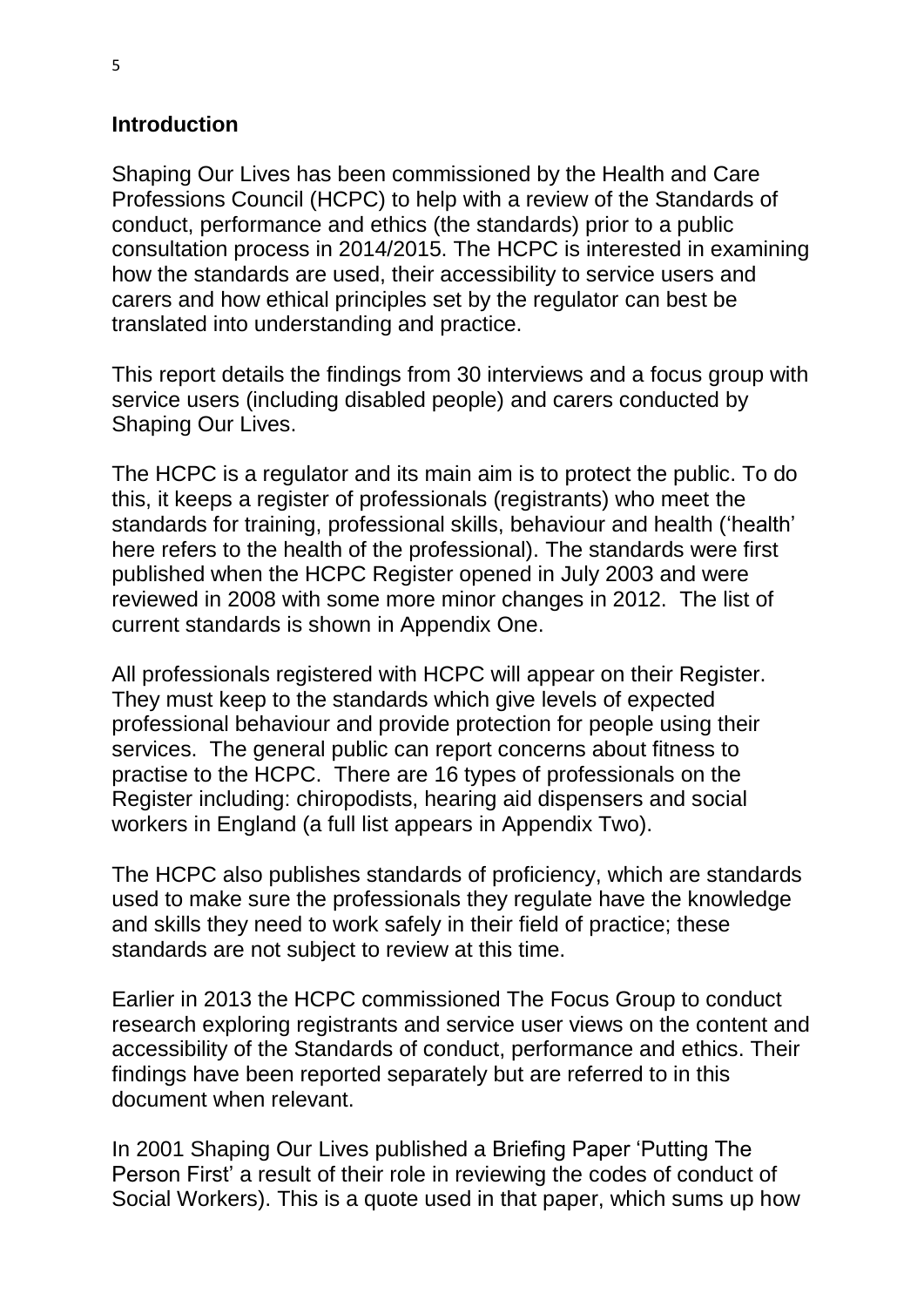service users feel about what matters to them. We feel that this is still as relevant in 2013.

'They value courtesy and respect, being treated as equals, as individuals and as people who make their own decisions; they value [social care] workers who are experienced, well informed and reliable, able to explain things clearly and without condescension, and who 'really listen'; and they value workers who are able to act effectively and make practical things happen… The way workers behave, and what they do or do not do, makes a big difference to how people feel about themselves and the quality of their lives'.

In this report Shaping Our Lives has occasionally discussed issues that are outside the remit of the research that was commissioned by HCPC. However, we have chosen to include the comments as they were raised by participants. We have highlighted where this occurs.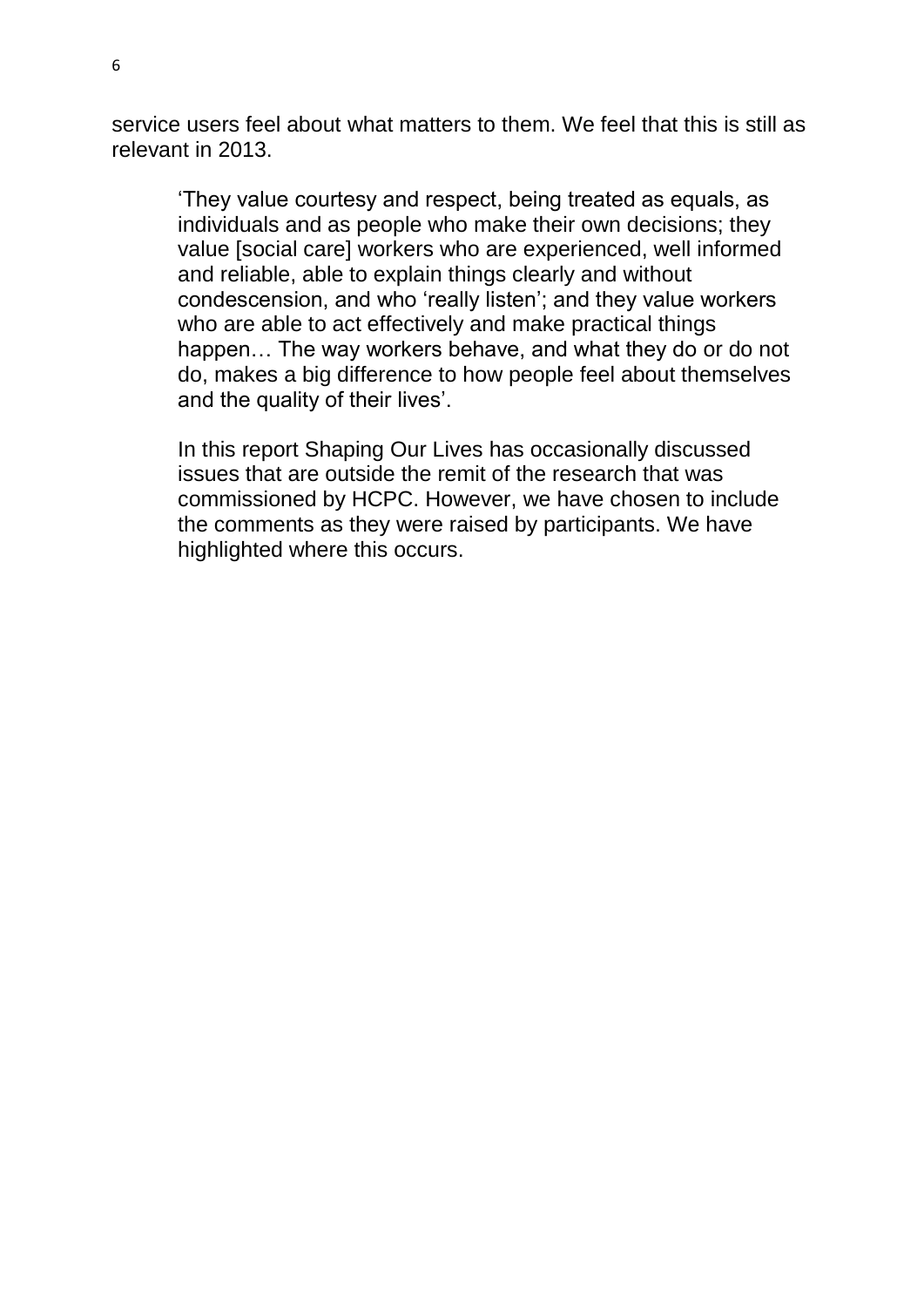# **Definitions**

*Service users:* The definition of 'service user' for the HCPC is someone who uses or is affected by the services of one of their registrants from the 16 professions regulated.

The definition of 'service user' for Shaping Our Lives' is different as detailed below. Service users may also be disabled people, but not necessarily. The term service user generally stretches to a wider group of people and includes homeless people, people with experience of long term care and people with drug and alcohol use issues. Shaping Our Lives sees ' service user' as an active and positive term, which means more than one thing. It is important that 'service user' should always be based on self-identification. But here are some of the things we think it means:

- It means that we are in an unequal and oppressive relationship with the State and society.
- It is about entitlement to receive welfare services. This includes the past when we might have received them and the present. Some people still need to receive services but are no longer entitled to for many different reasons.
- It may mean having to use services for a long time which separate us from other people and which makes people think we are inferior and that there is something wrong with us.
- Being a service user means that we can identify and recognise that we share a lot of experiences with a wide range of other people who use services. This might include, for example, young people with experience of being looked after in care, people with learning difficulties, mental health service users, older people, physically and/or sensory impaired people, people using palliative care services and people with drug and alcohol problems.

This last point about recognising our shared experiences of using services, whoever we are, makes us powerful and gives us a strong voice to improve the services we are given and to give us more control and say over what kind of services we want.

Service users welcome the use of the word 'support' alongside 'care', and sometimes in place of it. People we interviewed are very used to the term service user to refer to them, or people they care for. Some might not like the term but it is widely adopted and understood in this context.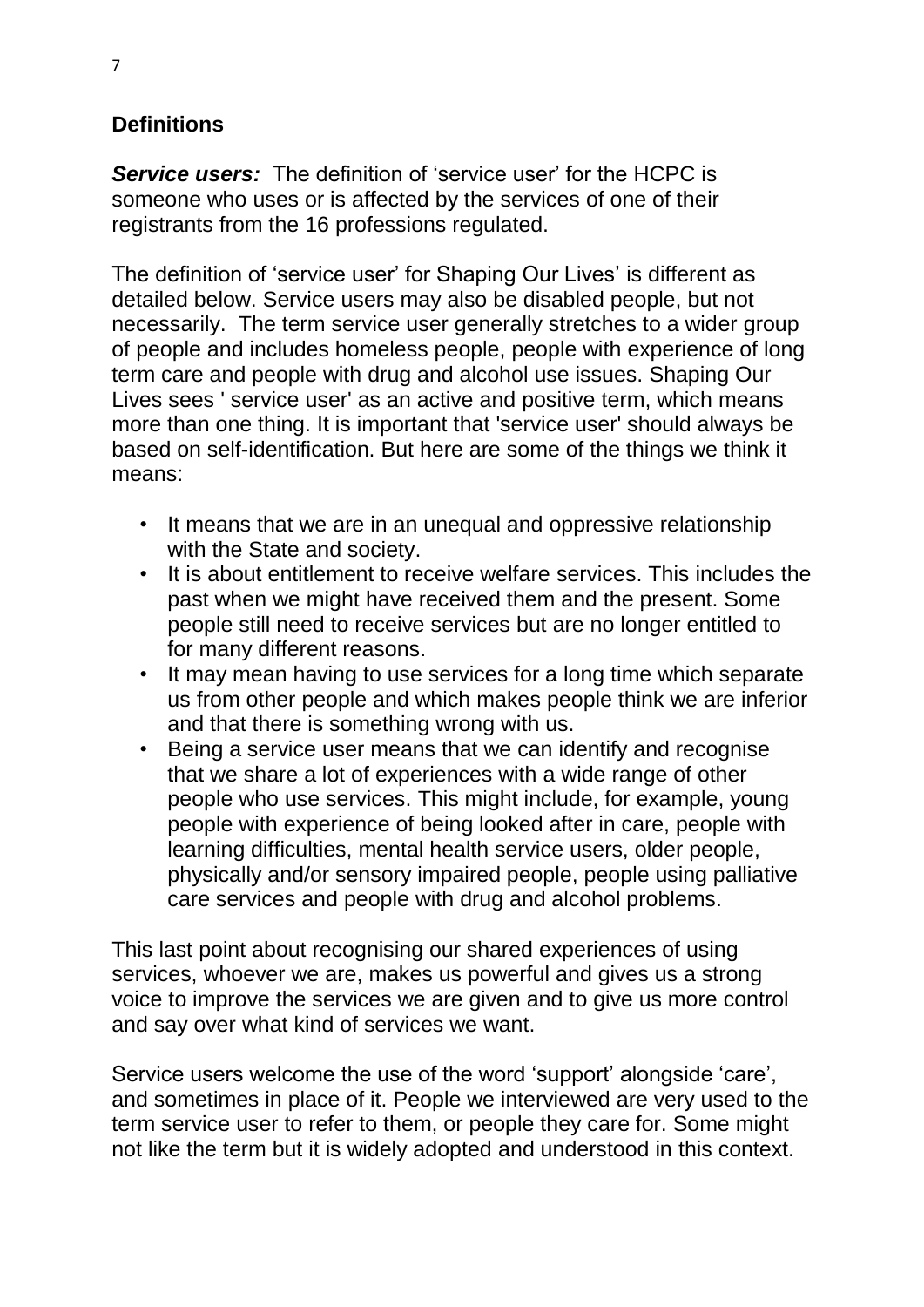We recognise that the HCPC use the term service user in a wider sense. In this report however we will use the term service user as defined by Shaping Our Lives.

**Disabled People:** In this report disabled people is used in its broadest sense to include people with physical and sensory impairments, those living with long term conditions and life-threatening illnesses, people with learning disabilities and those living with mental health issues.

Traditionally people have been viewed through a lens of what is wrong with them e.g. they are visually impaired, they are mentally ill, they have an alcohol problem. This is referred to as the medical model. The social model turns the tables and says people are disabled because of the prejudice they face. Using the social model helps identify solutions to the barriers disabled people experience. It encourages the removal of these barriers within society, or the reduction of their effects, rather than trying to fix an individual's impairment or health condition.

The social model is the preferred model for disabled people. It empowers disabled people and encourages society to be more inclusive. Although other people who use social care and support services are not explicitly covered by this model it is a useful reminder to look at all service users in the round, what is really causing the problem in their lives, and not just through a narrow definition of what is 'wrong with them'.

'Sometimes personal conduct needs to be less medicalised and more humanised. Meaning that when a disabled person comes into contact with any kind of practitioner there is a tendency to see disability first and not the person.'

*Carers:* A carer is someone of any age who provides unpaid support to family or friends who could not manage without this help. This could be caring for a relative, partner or friend who is ill, frail, disabled or has mental health or substance misuse problems.

**Professionals:** is a term employed in the context of this report to mean a person providing one of the 16 professions regulated by the HCPC. It is a term used interchangeably with service providers and practitioners. Professionals appearing on the HCPC Register are known as registrants.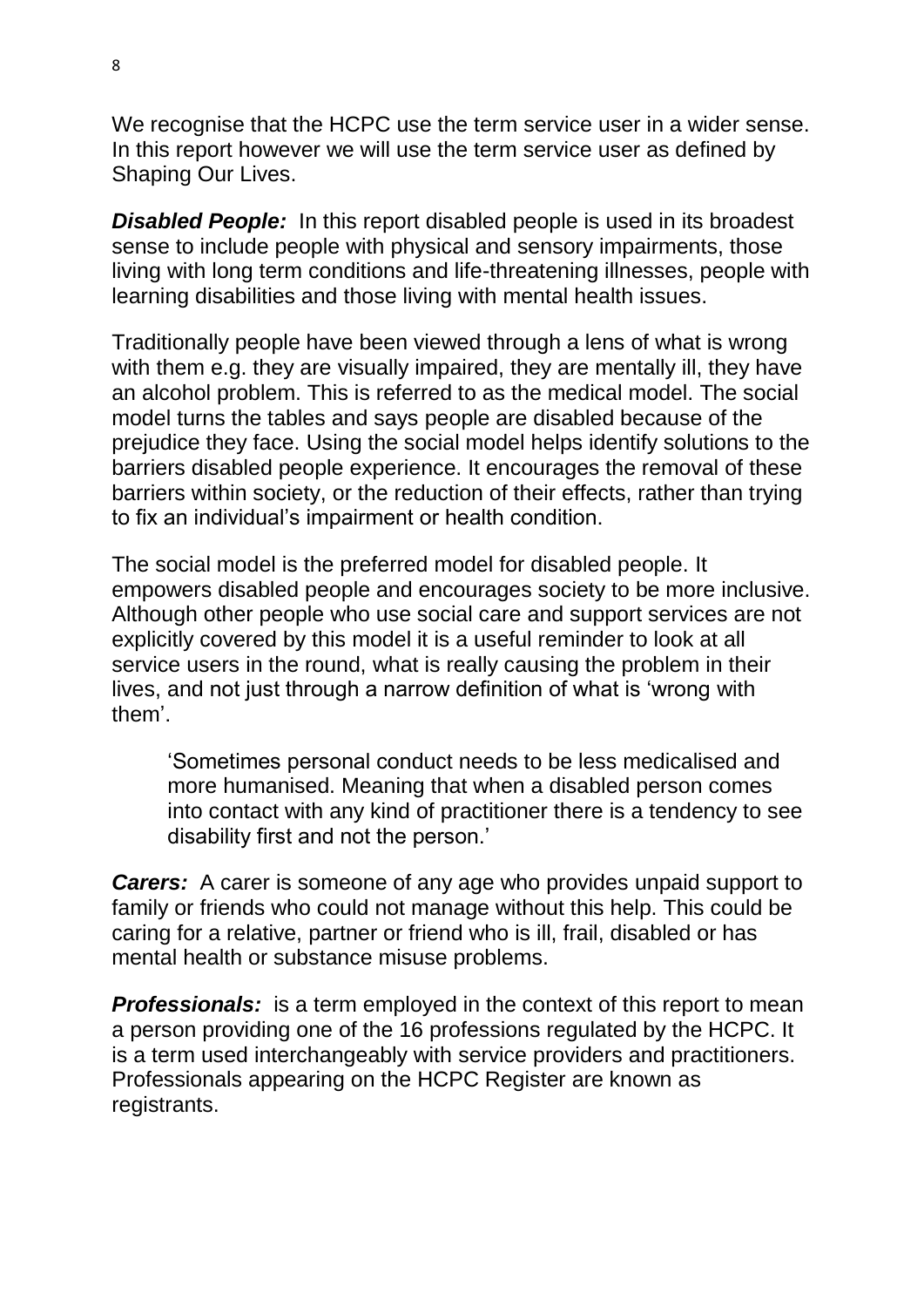#### **The wider context**

Obviously since the HCPC last reviewed the standards in 2008 there have been changes to the external environment within which health and care professionals operate, and we have reviewed ones here which are of relevance to service users, particularly disabled people and carers. We are asking how should standards which provide a framework for regulating the conduct, performance and ethics of individual practitioners take account of:

- Equalities and Health legislation, a growing understanding of active participation in health and care services by the end user, in the barriers to accessing new communication technologies,
- a greater public awareness of regulation failures,
- a greater awareness of the role of practitioners in regulation and whistle-blowing.

#### **Choice and control**

There has been a growing movement to involve service users as leaders in their own care. One of the interviewees in this review welcomed the HCPC's user involvement:

'We have moved to a more collaborative way of dealing with things, rather than them [the HCPC] and us.'

Started by the disabled people's movement in the early 1980s as a campaign for human rights, in more recent years user led service delivery has been adopted by the public sector in recognition that involving people in decisions about their care and support early on can make the key difference to more positive health and quality of life outcomes (Health and Social Care Act, 2012). The Care Quality Commission reports that problems often arise in people's quality of care where there had been a lack of person-centred planning, with little information about people's individual preferences (CQC, 2012). To provide a framework for involvement, the Health and Social Care Act incorporates Public Involvement Duties for Clinical Commissioning Groups and local authorities (via Healthwatch). Do the current standards reflect the 'no decision about us, without us' ethos.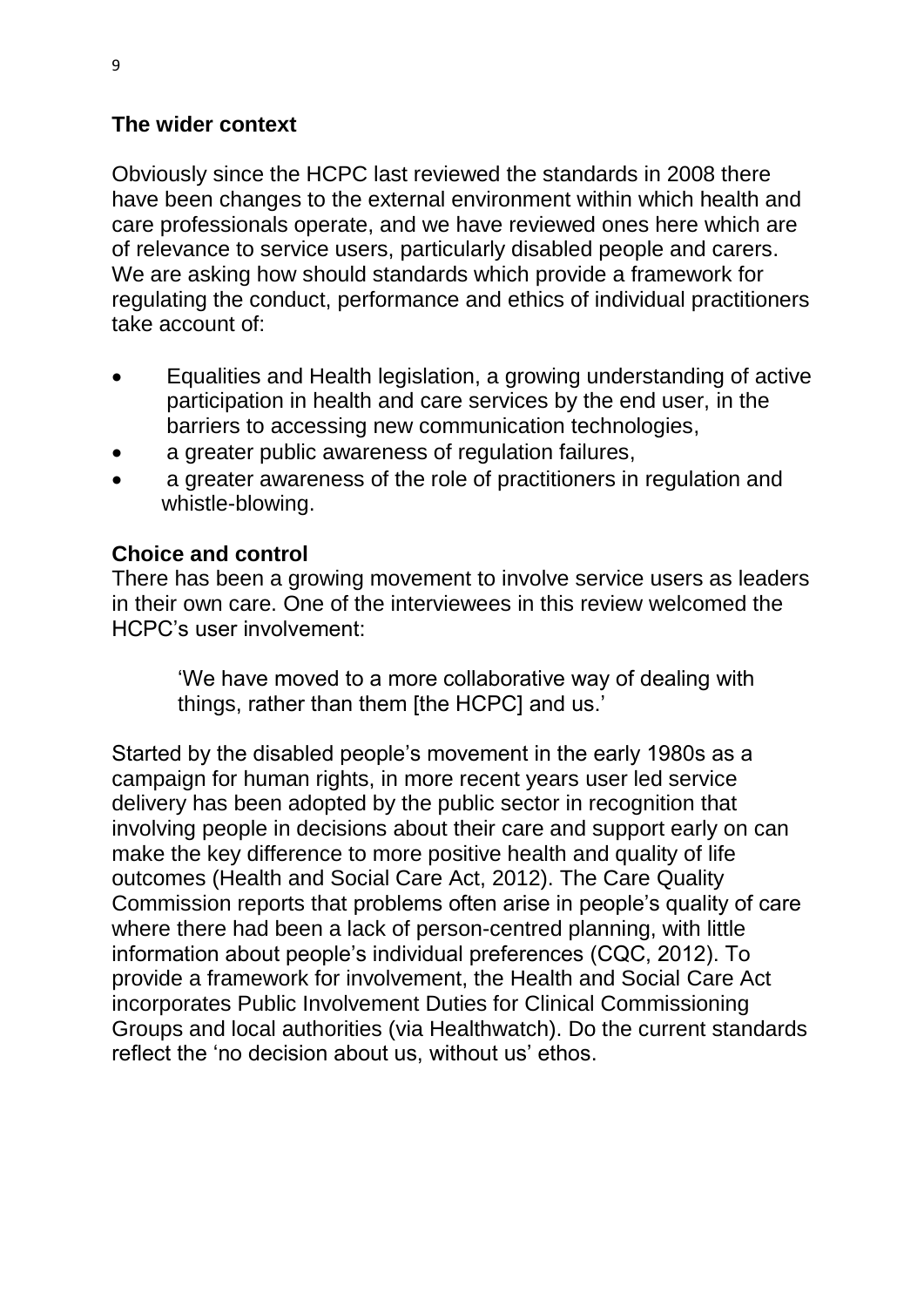# **The HCPC and other consumer champions**

Patients and other service users are aware of PALs as a wellestablished means of making a complaint about services received in a health context. Healthwatch is becoming established now and it is planned to grow as a consumer champion. Although beyond the remit of this research, a question for the HCPC is how its profile impacts on service users, how it encourages complaints about the practitioners on its register and how it relates to PALs and Healthwatch.

# **Integration and joint working**

The Department of Health states that improving quality of care is at the heart of the Health and Social Care Act 2012 and that one key means to achieve this is to ensure care is integrated around the needs of patients. The Act seeks to encourage and enable more integration between services.

The benefits to service users are tangible. As Sass and Beresford report states "there is a whole life to be lived and managed – with often far greater consequences than any single clinical encounter or social care appointment can ever address positively." (User-driven commissioning, Disability Rights UK Shaping Our Lives, 2012). Joint working between agencies is a vital component of enabling service users to keep the whole engine running.

Going forward the HCPC needs to consider how their standards enable joint health and social care working and maintain the best interests of service users.

# **Provision of good and services within an equalities framework**

The Equalities Act 2010 replaced previous legislation such as the Disability Discrimination Act and the Race Relations Act. The Equality Act 2010 legally protects people from discrimination in the workplace and in wider society, such as the provision of goods and services, as those provided by health and social care practitioners. How robust are the current standards in relation to equality of provision and prevention of discrimination?

# **Online communications: the barriers for disabled people**

Another change which needs to be considered is the technological advancements of this century and the benefits and disadvantages they bring to communication between practitioners and service users, and between practitioners.

Because of the rapid growth of new technologies as communication tools, barriers to new technology also have to be recognised by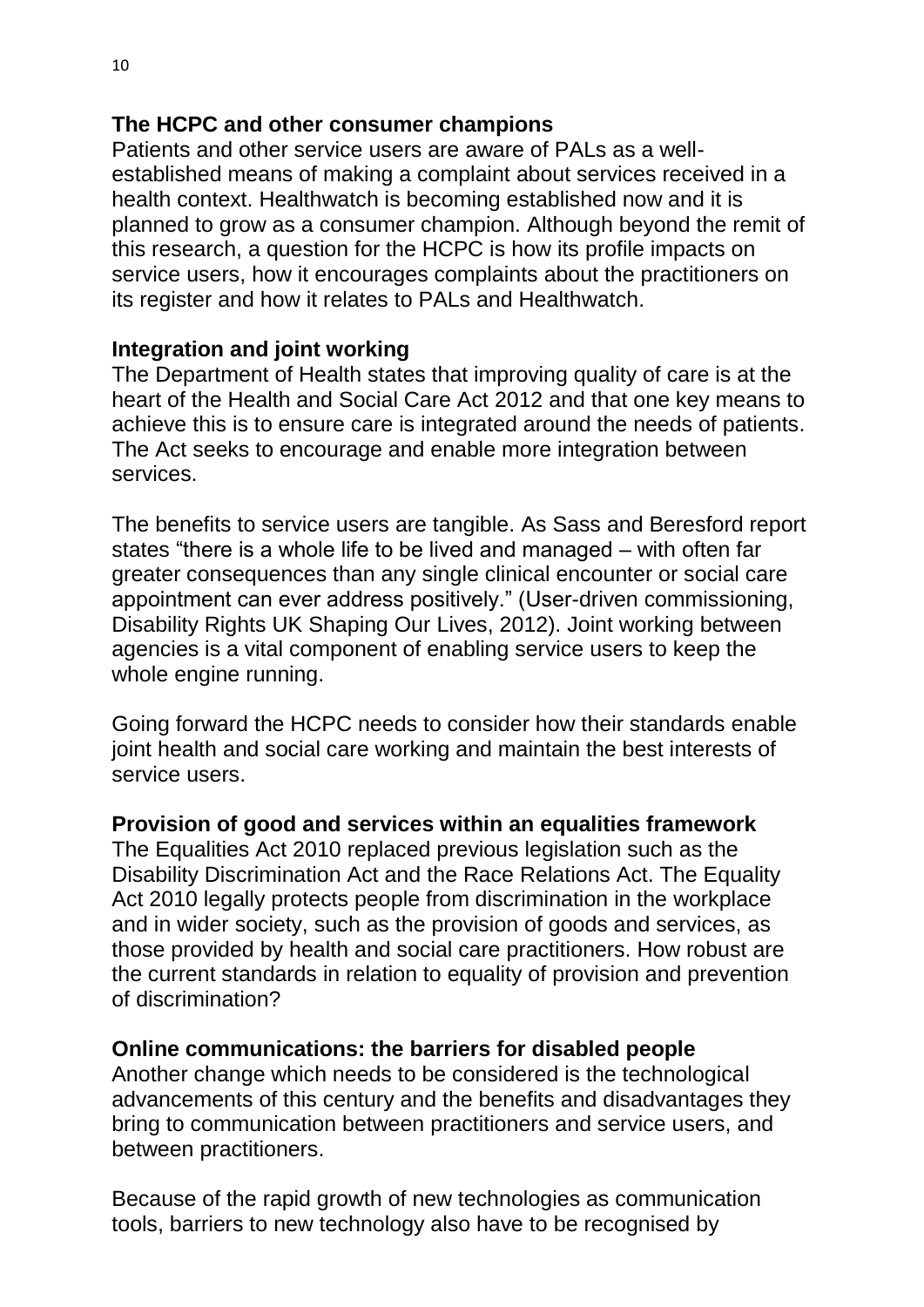information providers such as the HCPC. Access to the internet as means of receiving information and conducting family life (as defined in the European Convention of Human Rights) is accepted as a norm by many of the UK population and has been the subject of a United Nations report (UN 2011). Increasingly the public, private and voluntary sector use their online portals as their main means of communication. The Office for National Statistics' review of UK internet use shows internet use increasing, however latest published results show 14 per cent of the adult population have never used the internet (ONS, Internet Access Quarterly Update, 2013 Q2). Furthermore individuals with a disability are approximately four times more likely to have never used the Internet than individuals without a disability. This means one third of disabled adults had not used the internet (about 3.8 million people), and disabled adults are over half (54 per cent) of the 7.1 million adults who had never used the Internet.

While this is a situation for national government to address all providers must ensure they communicate with all their audiences in appropriate ways.

#### **Whistleblowing**

There is high public awareness that things can go wrong in adult health and social care delivery from the publicity given to both the Winterbourne View and Staffordshire hospitals scandals, and to a less extent recent findings concerning residential homes run by Southern Cross. The role of whistle blowers in this field has greater recognition, and there are service user expectations that they will be 'looked out for' by professionals concerned about the practice of colleagues. Are the current standards robust enough to meet concerns of disabled people and carers?

# **An ageing population**

Finally, the growing and ageing population is only going to increase pressures on social care systems. Three quarters of people aged 65 will need care and support in their later years (Department of Health). Only one third of men (33%) and 15% of women will never need social care (Care Quality Commission). The impact of the ageing population on health and social care services is hard to predict but the number of older people with care needs is expected to rise by more than 60 per cent in the next 20 years (Kings Fund, Time to Think Differently). With an increasing percentage of older people in our population, and a cohort of older people living longer there will be an increased demand for practitioners who currently come under HCPC regulation. A question for the HCPC is, do the standards need be framed or presented differently with this population in mind?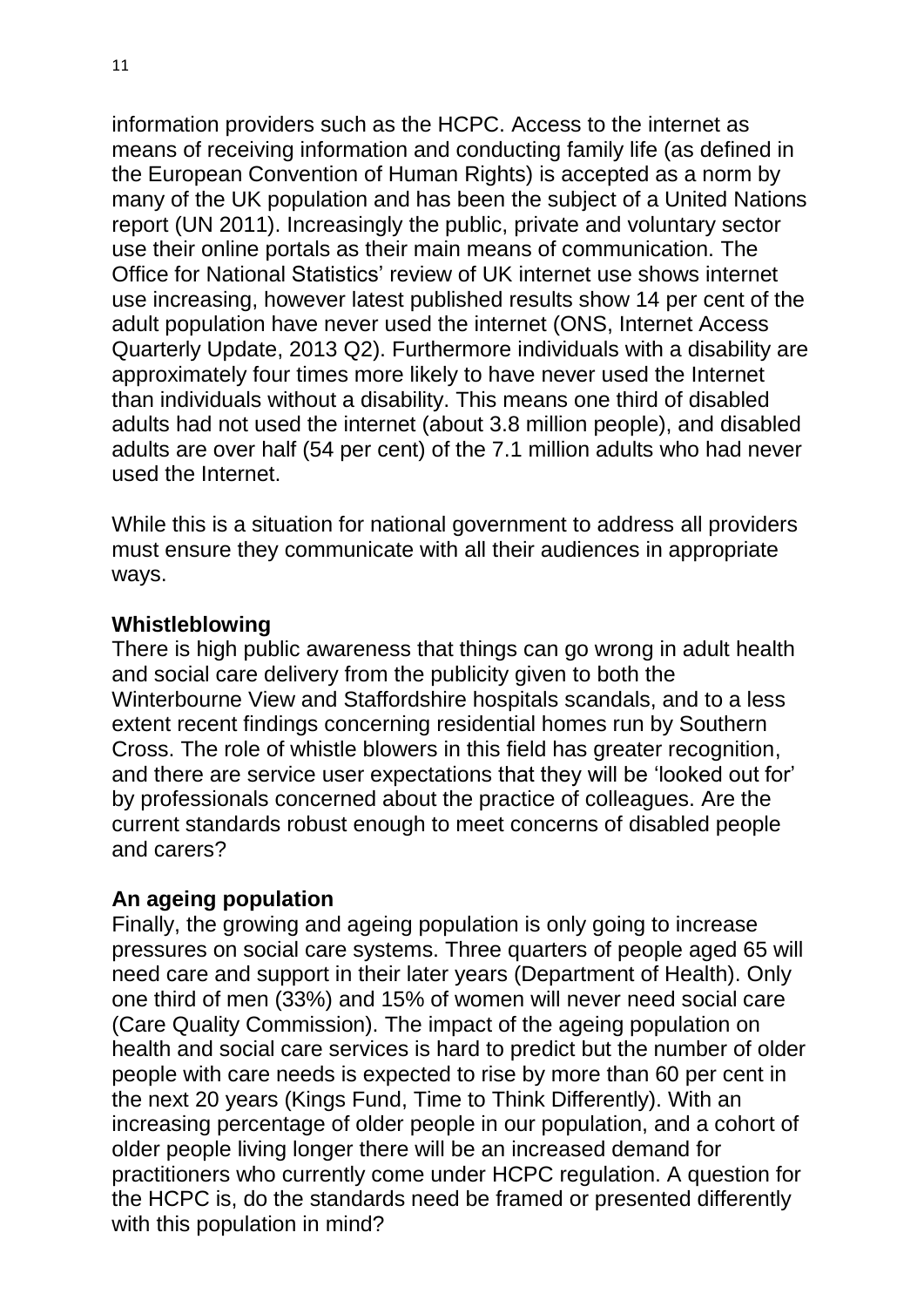## **Methodology**

In consultation with the HCPC, Shaping Our Lives created a questionnaire which enabled us to explore service users' response to the 14 existing standards and gather their thoughts on the content, format and accessibility of the standards. It should be noted that the participants were not given all the supporting text for each standard because this would have been too long to manage in an interview or focus group. However, the interviewers and facilitators had knowledge of the supporting text and prompts to guide participants to the key issues for each standard.

Between July and September 2013 Shaping Our Lives interviewed 31 individual service users, and held one focus group attended by adult service users. In addition two adults with learning disabilities were interviewed separately with their support worker. All interviewees were asked the same set of questions. The questionnaire is in Appendix Three. Following the interview feedback from two people with learning disabilities, Shaping Our Lives asked for a report on the accessibility of the existing standards from CHANGE [www.changepeople.org,](http://www.changepeople.org/) experts in the communication needs of adults with learning disabilities. Their report is shown in full in the Findings.

People who were interviewed were diverse in age (the youngest was under 18, the oldest 77), living in a variety of settings with the majority living independently, some with family, and a couple in supported accommodation. A handful (six) declared themselves as carers. Nearly 70 per cent were living with a long term condition or impairment. Shaping Our Lives interviewed more women than men (19 to 16). The ethnic profile of interviews was diverse. Interviewees were asked to selfclassify; 17 people declared themselves as white, and 20 as either black, Afro-Caribbean, African, or Asian.

Between them the interviews had used all of the 16 professions required to register with HCPC:

Physiotherapists (nearly 60 per cent of respondents)

Occupational Therapists (over 50 per cent)

Radiographer (just over 50 per cent)

Social Workers in England, Biomedical and Clinical Scientists (all just over 40 per cent)

Dietitians, Hearing Aid Dispensers and Speech Therapists were the least used (by one or two people only).

(This is just a sample of the total 16 registered professions)

For a breakdown of responses to all quantitative questions see Appendix Four. Percentages, where reported, relate to the 31 interview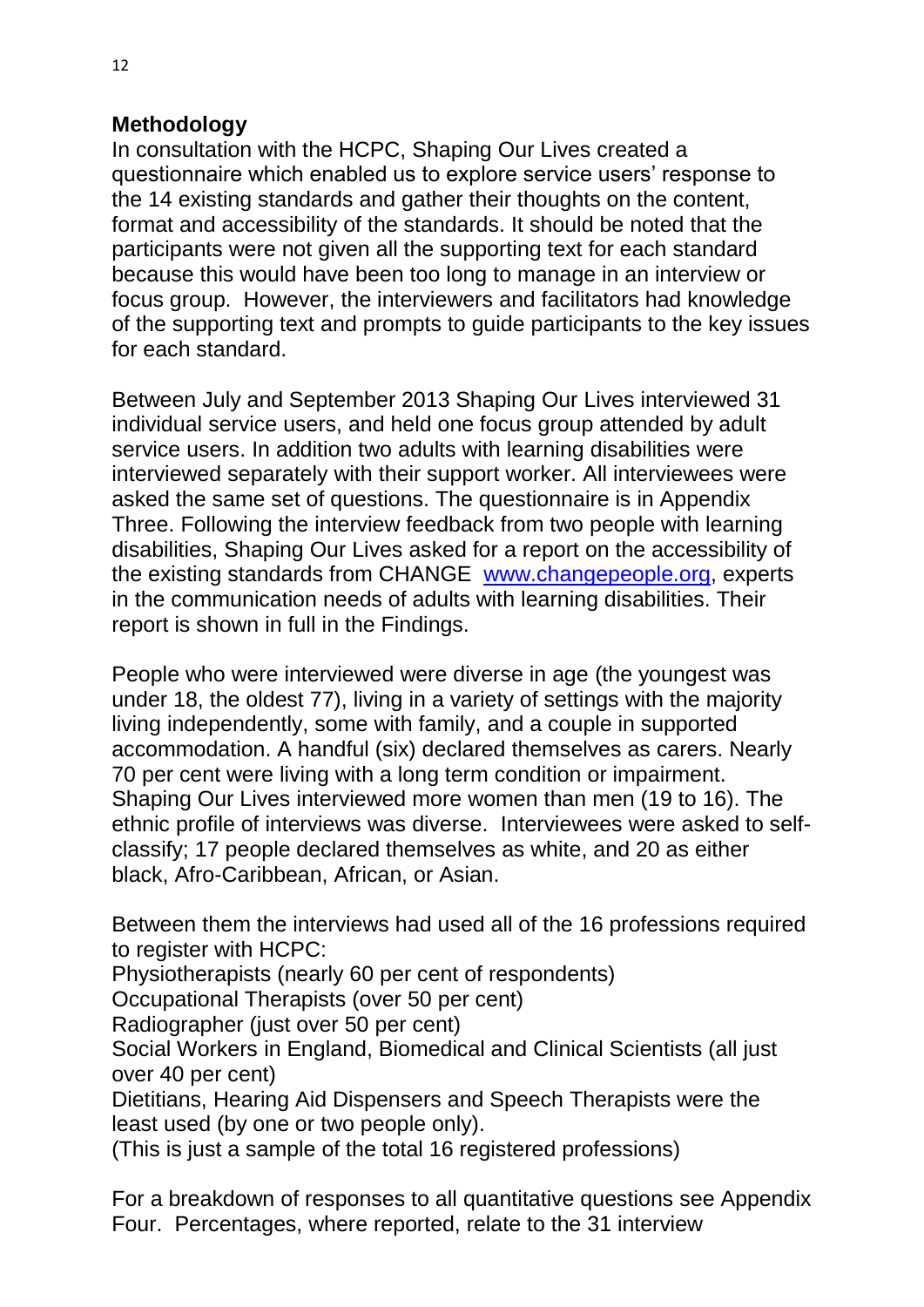responses. We have provided quotes from interviewees throughout the report, to illustrate a common view or as a useful, if minority, opinion or experience. Although majority views are important and lend weight to a force of feeling on some issues, the lived experience of service users varies because of factors such as condition, care needs, personal circumstances and geography, so in reviewing the findings Shaping Our Lives has taken into account individual views and reported them.

In addition we asked the Words and Pictures team at CHANGE to look at each standard in terms of comprehension. Their response is shown boxed under each standard. The Words to Pictures team met for a full hour and a half session to discuss each of the standards. The Words to Pictures team was made up of eight people with learning disabilities.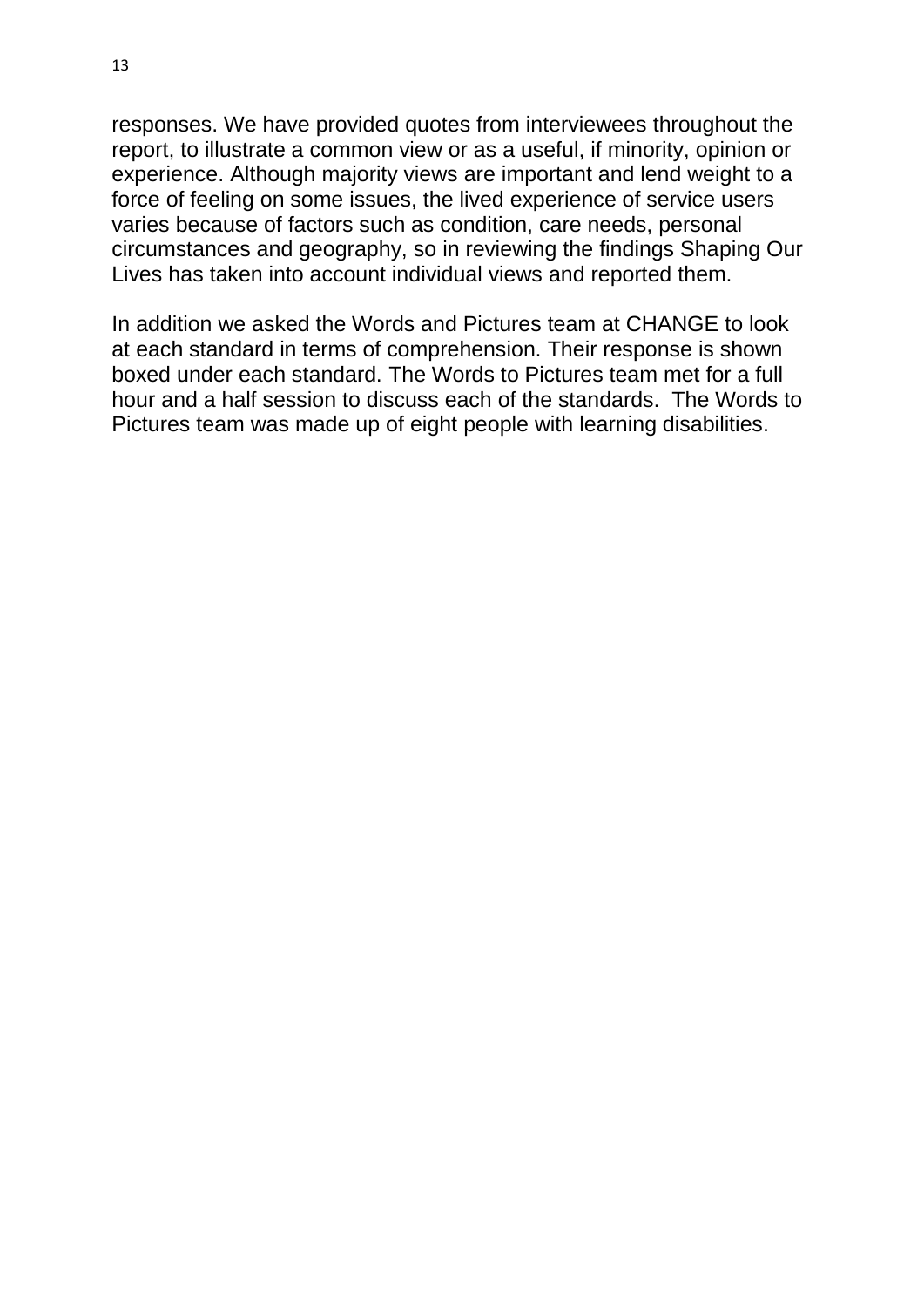# **Findings**

As a general note many of the interviewees spoke from experience of services which are free at the point of delivery and were delivered within the framework of a local health or social care department (also found in The Focus Group research). As such they assumed that practitioners were governed and regulated by their employers.

'I think they [the standards] would be hard to enforce in a private setting as these tend to be sole practitioners. Easier to enforce in an NHS setting.'

A handful had experience of buying their own services, and did then acknowledge that for small or sole practitioners, there must be a form of body which oversaw them.

**Standard 1**: You must act in the best interests of service users.

The service users agreed that their best interests were important. They had many individual comments on what their best interests were, with some common themes.

Listening to my needs **Dignity** Respect Recognition of service user as expert in own care

> 'Understanding that I am the best person that knows me, my capabilities and my body.'

Involving service user in decisions Professionalism Not discriminating (giving equal treatment to all) **Choice** Transparency and honesty about outcomes People first, not problem

A couple of people expressed the important view that cost of treatment should not impact on the best interest decision. A couple of people in the focus group reminded us that professionals and service users do disagree about best interests particularly when what the service user wants is perceived to involve risk.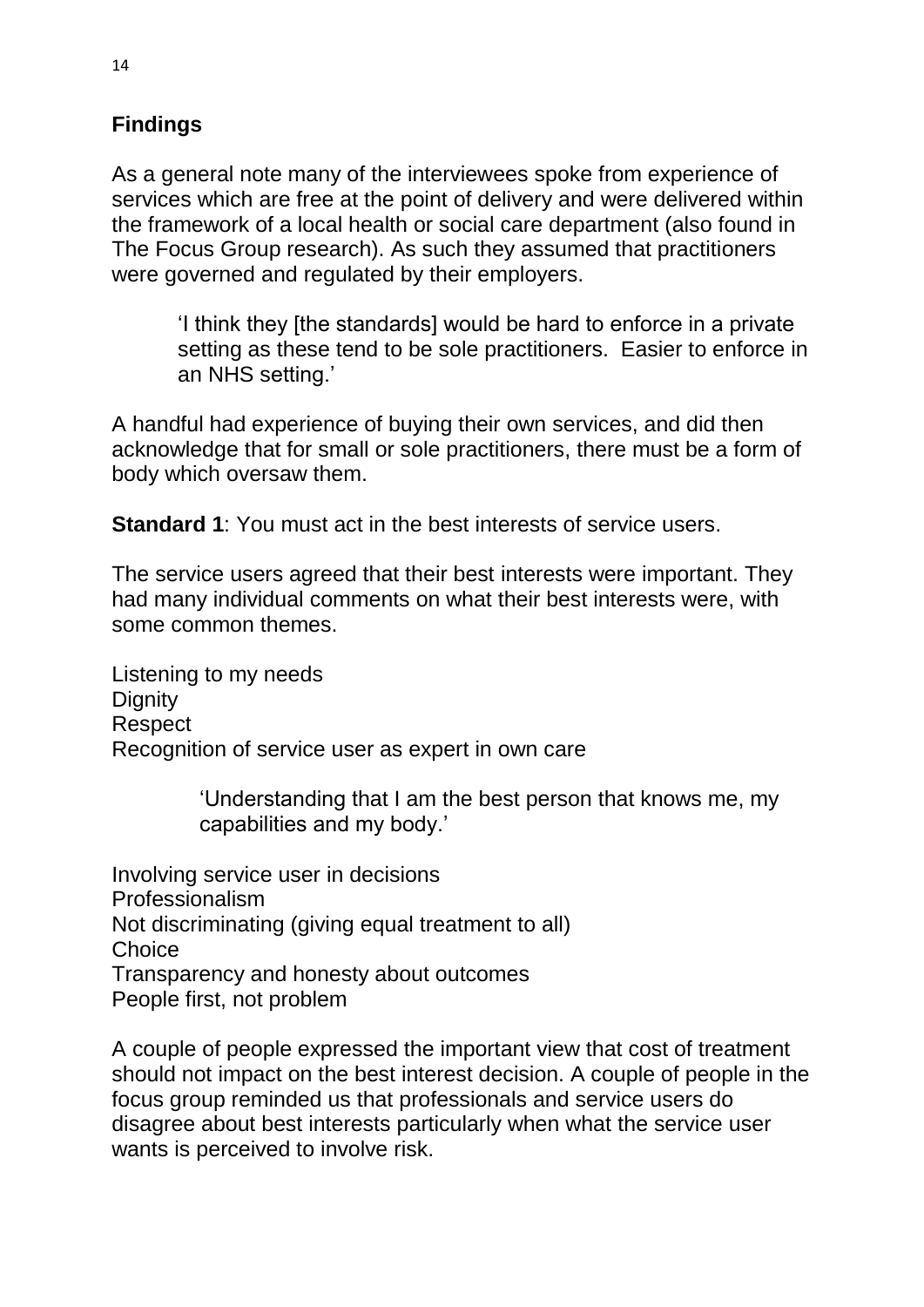However this standard proved to be the hardest to get people to comment on initially. The question was met with long pauses, and several 'what does this standard mean?'

The Words and Pictures team said:

The group were divided about the meaning of this standard. Some of the group thought this could be about the things that you were interested in. Some of the group grasped what this was about. The term 'best interests' was misinterpreted by some of the group.

- "Is this about speaking up for somebody in a good way?"
- "Someone wants to help you and be kind to you."
- "Doing something that is best for me."
- "Doing something in the right way."
- "Is this about something you are interested in?"
- "Some people with learning disabilities won't know what this means.

**Standard 2**: You must respect the confidentiality of service users.

No interviewees disagreed with this standard. They were asked to explore what confidentiality meant in terms of who information might be shared with. All assumed information would be shared. Many answered it should be, but only on a need to know basis. Several respondents cited their GP as the most obvious person who would be given information about them, with other colleagues of the service provider also frequently mentioned.

Of the individual respondents 16 were not concerned about confidentiality, 11 were concerned but did not give any concrete examples of when breaches of confidentiality had happened to them. There were more concerns about the protection of information generally, and the accessibility of electronic information.

Some respondents thought it was a good thing that useful information could be shared with other parties such as other patients to help with their decision making, or students as study aids.

There were a couple of examples given of where carers and parents of adult service users were given information without consent. The focus group commented on permission to be asked before information is shared, with some in favour. Others pointed out that it could be detrimental to treatment if information was not shared.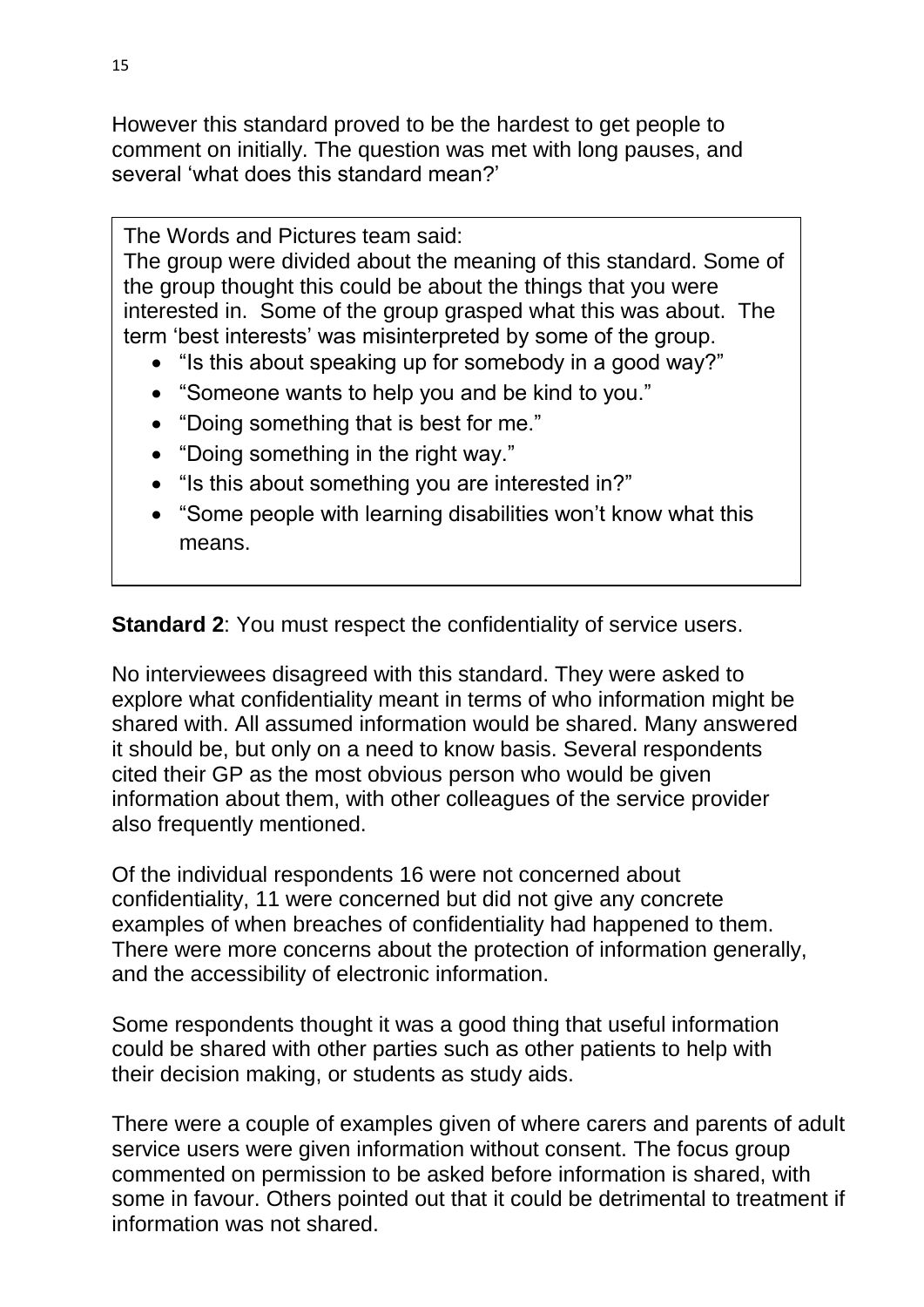The Words and Pictures team said:

Everyone in the group understood what this meant, but accepted that some people with learning disabilities might not understand terms like 'confidentiality' and 'respect'. Volunteers at CHANGE are fairly familiar with these terms due to the nature of the work we do.

- "Confidentiality means that you mustn't tell anybody else what has been said – it has to be kept private."
- "Is it about having your own privacy?"
- "It's about not letting information leak out, keeping it to yourself."
- "Confidentiality is a long word for some people with learning disabilities to understand – maybe private or privacy would be better."

 $\mathcal{S}$  is the simulation of  $\mathcal{S}$  and  $\mathcal{S}$  and  $\mathcal{S}$  and  $\mathcal{S}$  and  $\mathcal{S}$  and  $\mathcal{S}$  and  $\mathcal{S}$  and  $\mathcal{S}$  and  $\mathcal{S}$  and  $\mathcal{S}$  and  $\mathcal{S}$  and  $\mathcal{S}$  and  $\mathcal{S}$  and  $\mathcal{S}$  and  $\mathcal{S}$ 

**Standard 3**: You must keep high standards of personal conduct.

We asked what personal conduct meant to the interviewees. There was a lot of overlap with Standard 1. The three most common responses for respondents describing a high standard of personal conduct were:

Respect (cited 9 times) Integrity (cited 4 times) Meeting my needs (treating me as an individual) - (cited 4 times)

Other attributes which contribute to a high standard of personal conduct are that the practitioner is:

**Motivated** 

Caring

Puts my best interests first

Transparent in their dealings, discloses information to me Polite, welcoming and friendly

Well presented – e.g. clean premises and personal appearance Understands safeguarding.

When asked what they would do if they had a concern about the conduct of someone providing a service, several interviewees said they would simply take the matter up with the provider there and then. At the focus group there was a discussion about first going to speak to the practitioner's manager rather than contacting the HCPC, as the latter was seen as a very serious course of action that may lead to someone being struck-off or suspended from practise. One person made a suggestion: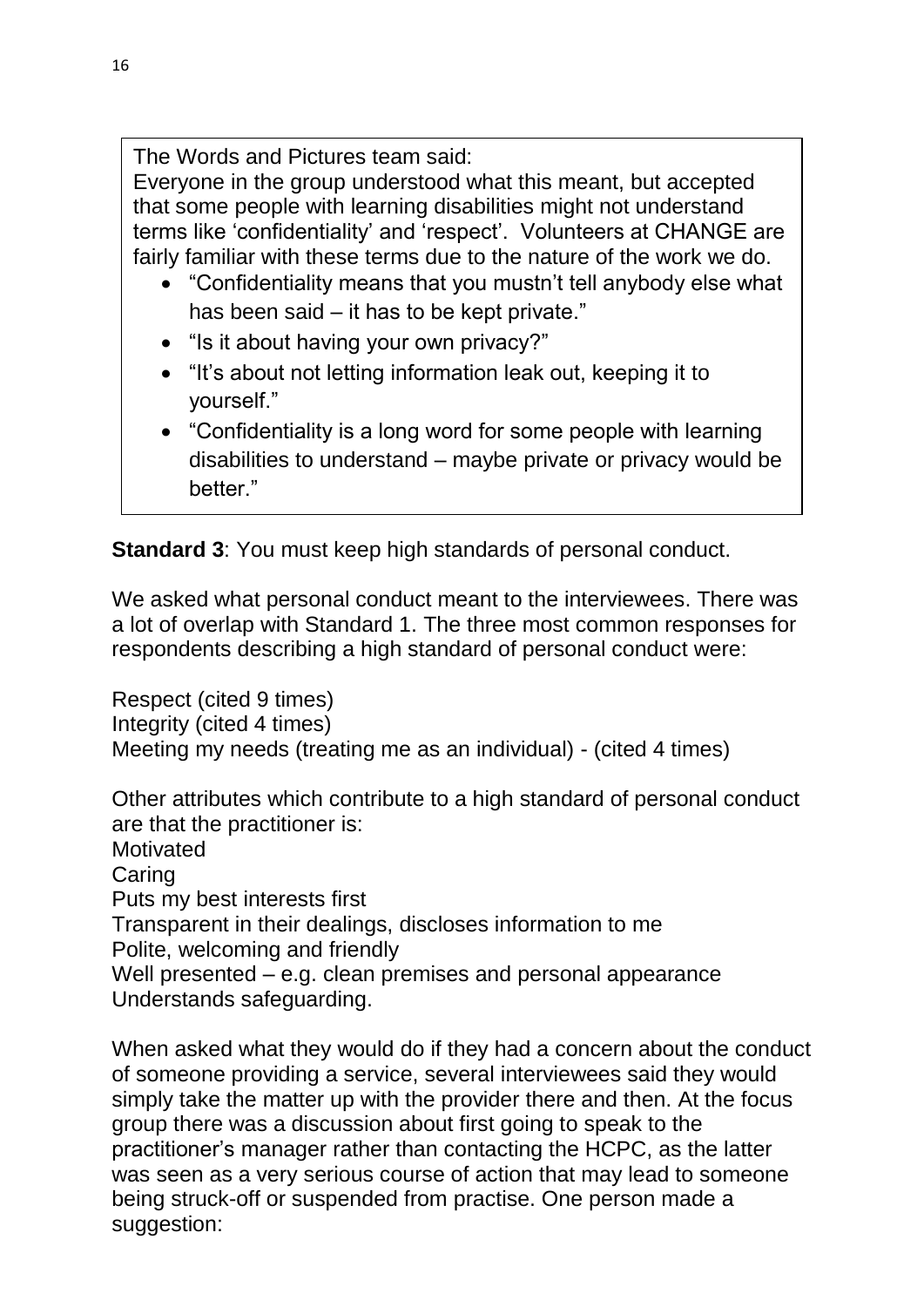'The client should be told how to complain at the initial visit.'

For the handful of interviewees who had experience of paying for services they had a pretty direct method of dealing with their concerns:

'If private contractor would complain directly, as it is my money.' And-

'Could withdraw from service if I'm paying for it.'

Other interviewees, talking about public services, said they would go to the provider's manager, with some mentioning a formal written complaint. One person mentioned PALS, and two the HCPC (although three other people said they would report it 'to the appropriate [professional] body').

The Words and Pictures team said:

Some of the group struggled with the term 'personal conduct' – this had to be explained using easier words. All the group knew what 'high standards' meant.

- "What does conduct mean? Is there an easier word for it?"
- "Does conduct mean to be fair and kind to people?"
- "Does conduct mean staying in touch with people?"
- "It makes me think about conducting electricity!"
- "I think this is about attitudes, behaviour and how to respect people."

 $\overline{\phantom{a}}$  is the words the words 'personal conduction  $\overline{\phantom{a}}$ 

**Standard 4**: You must provide (to us and any other relevant regulators) any important information about your conduct and competence.

There was a discussion in the focus group on how the current stretched resources in social work departments can create an environment where conduct and competence are compromised with some feeling that this standard was not fit for purpose in all situations. There was a question as to what duty of care HCPC has to practitioners whose conduct and competence is challenged.

There was some cynicism in the focus group that asking practitioners to be self-regulating and inform on themselves was the best method to protect service users.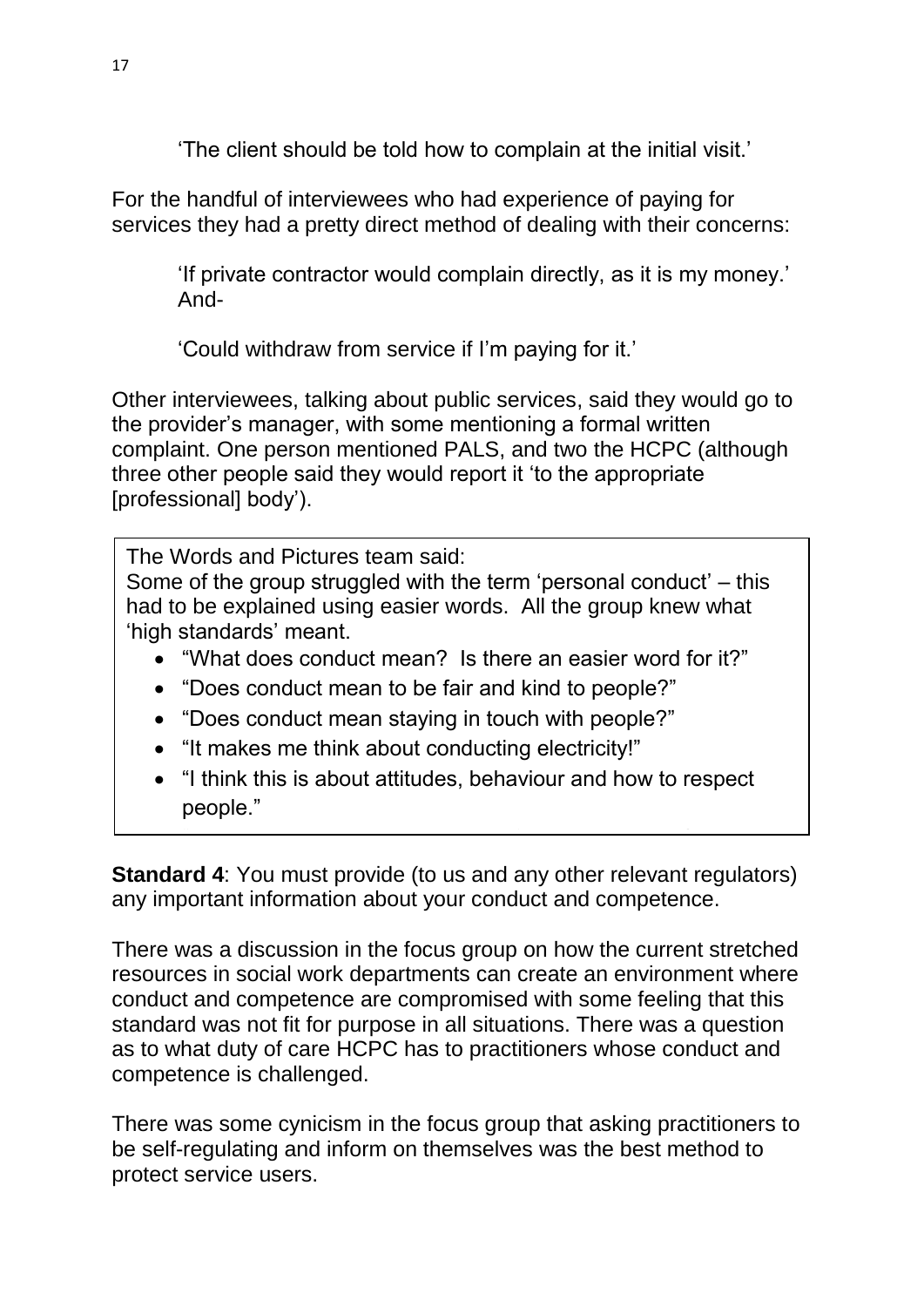Most individual respondents had nothing to add to this standard but a handful wanted to be sure that it covered issues outside working life, such as any criminal conviction,

A couple of interviewees mentioned the role of other professionals in monitoring their colleagues.

'Should have to provide information about themselves, and if necessary about other practitioners.'

The Words and Pictures team said:

There was a lot in this standard that the group didn't understand or misinterpreted. The words 'relevant regulators', 'conduct' and 'competence' were hard for most of the group to read and understand.

- "This is not an easy standard to understand, there are a lot of difficult and jargon words used.
- "For me 'competence' means how you act and 'conduct' is about respecting other people."
- "This would have to be written in a more accessible way for me to understand what this means, with less jargon."

**Standard 5:** You must keep your professional knowledge and skills up to date.

We wanted to know how this standard can be monitored by service users and asked interviewees how they would check that a service provider is giving the latest and best treatments. For several respondents their answer was to look on the internet and educate themselves about latest treatments before going to their appointment. A couple of respondents were confident about their own knowledge, having had their condition since birth.

A handful of respondents cited professionals displaying up to date certificates. Others assumed that there was some process of continual professional development monitored by the HCPC which was connected to registration. Or that the HCPC proactively checked registrants' qualifications, assuming it was the regulator's job to keep track of individual registrants.

'Would check out for myself what most up to date treatment is. Would assume legislation and their professional body keeping them up to date.'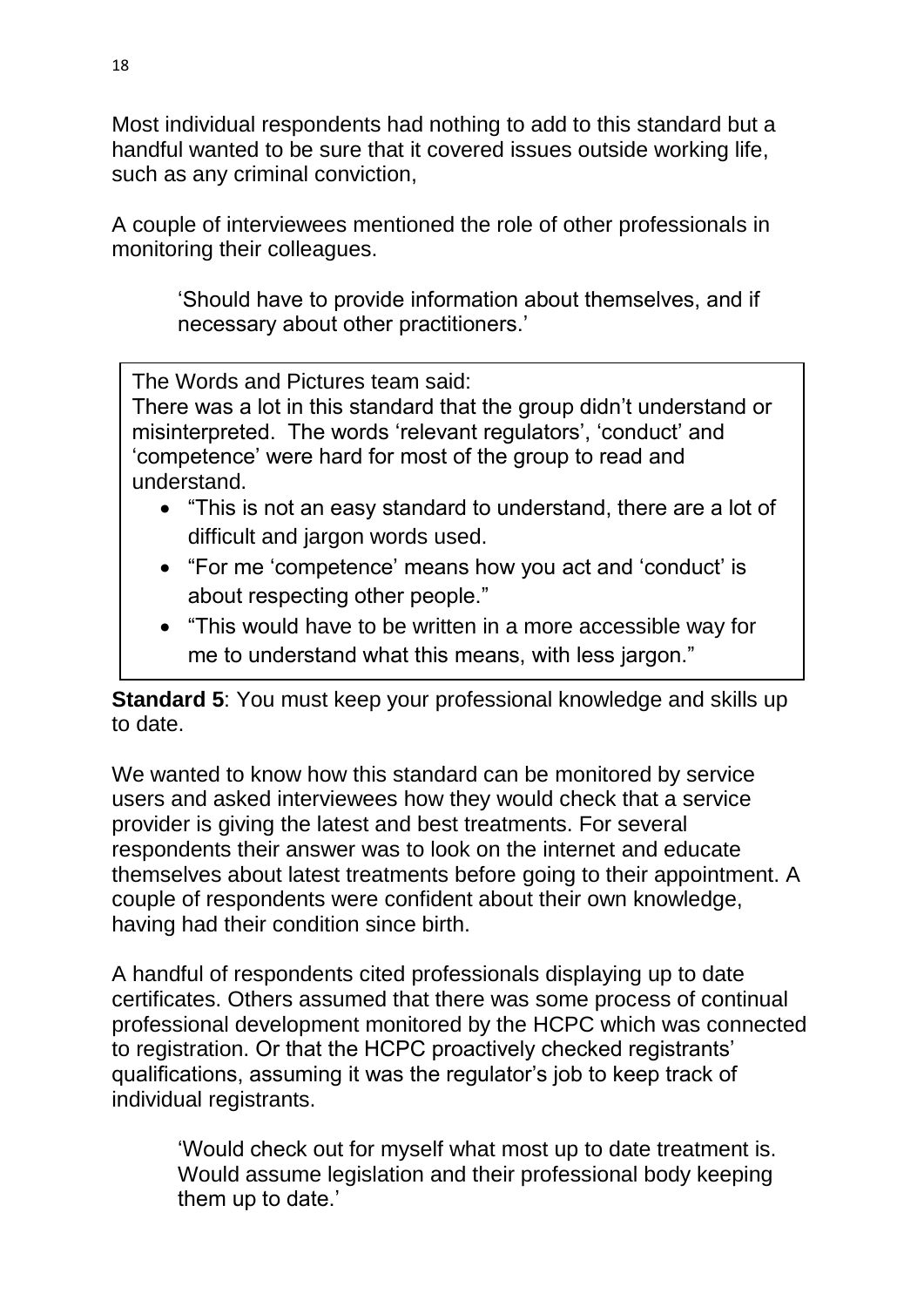Others were more puzzled as to how they would go about this.

I don't know! Look on the internet?

The Words and Pictures team said:

The term 'professional knowledge' was discussed a lot. Some the group understood what this meant and some didn't.

- "What does 'professional knowledge' mean?
- "'Professional knowledge' is about what you're good at in your job."
- "I think this standard is about keeping your training skills updated."

**Standard 6:** You must act within the limits of your knowledge, skills and experience and, if necessary, refer the matter to another practitioner.

The problem with this standard, expressed by some service users, is that it implies that the service user does not get a choice in whom they are referred to. There was also scepticism, based on personal experience, about how much choice one could be offered within the framework of both geography and cuts to budgets.

'Generally just referred on to someone else, especially in health service. Would expect to have a choice, but geography means that choice is not always available.'

We explored what support or information interviews would need to help them make an informed choice if this happened.

Respondents listed several decision making tools:

- Access to a register of other providers listing their skills and experience.
- To be involved in the decision.
- Trusting reviews from other service users (friends, relations).
- Trusting the judgement of the original provider.

'Expect practitioner to have full knowledge of my condition so they can make proper enquiries on my behalf, and refer me to right person'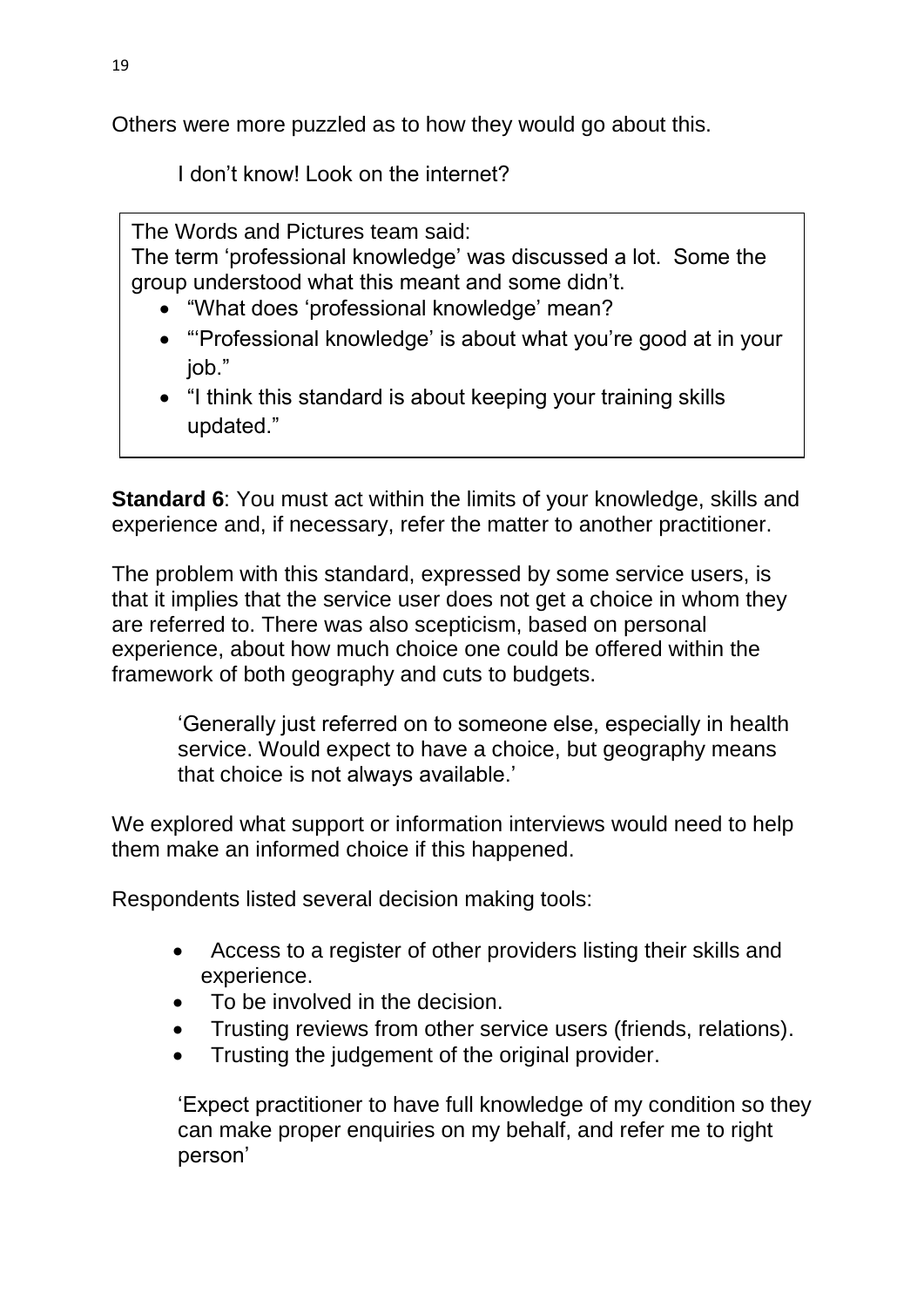The Words and Pictures team said:

This standard was hard for the majority of the group to understand. The terms 'limits of your knowledge' and 'practitioner' caused some confusion. Only one member of the group said he understood what this was about.

- "I don't know what this means. 'Practitioner' is jargon to me; this would have to be explained."
- "Is this about acting within your limits?"
- "This standard is quite long and uses a lot of jargon words. I don't think many people with learning disabilities would know what it meant."

**Standard 7:** You must communicate properly and effectively with service users and other practitioners.

We asked what was important about communication for the interviewees. A common theme was provision of information in a way that suited the service user.

`That they communicate appropriately to the person who needs information e.g. language skills, or large print. The practitioner should know to take communication needs into account.'

Several respondents gave examples of different ways of making sure information was accessible such as large print and easy read.

Several respondents mentioned the additional needs of some disabled people to ensure good communication, with the emphasis on the practitioner having disability awareness.

'If a patient has additional needs in any shape or form, they need to be given time to communicate. Might need easy read or an advocate. The practitioner should welcome that, not be prejudiced.'

'Making sure that practitioner understands what to expect from a disabled person on the first visit e.g. be patient, understand the limitations caused by the disability.'

The Equality Act was mentioned as the framework within which communication to service users should be judged. This is because the law covers the provision of goods and services.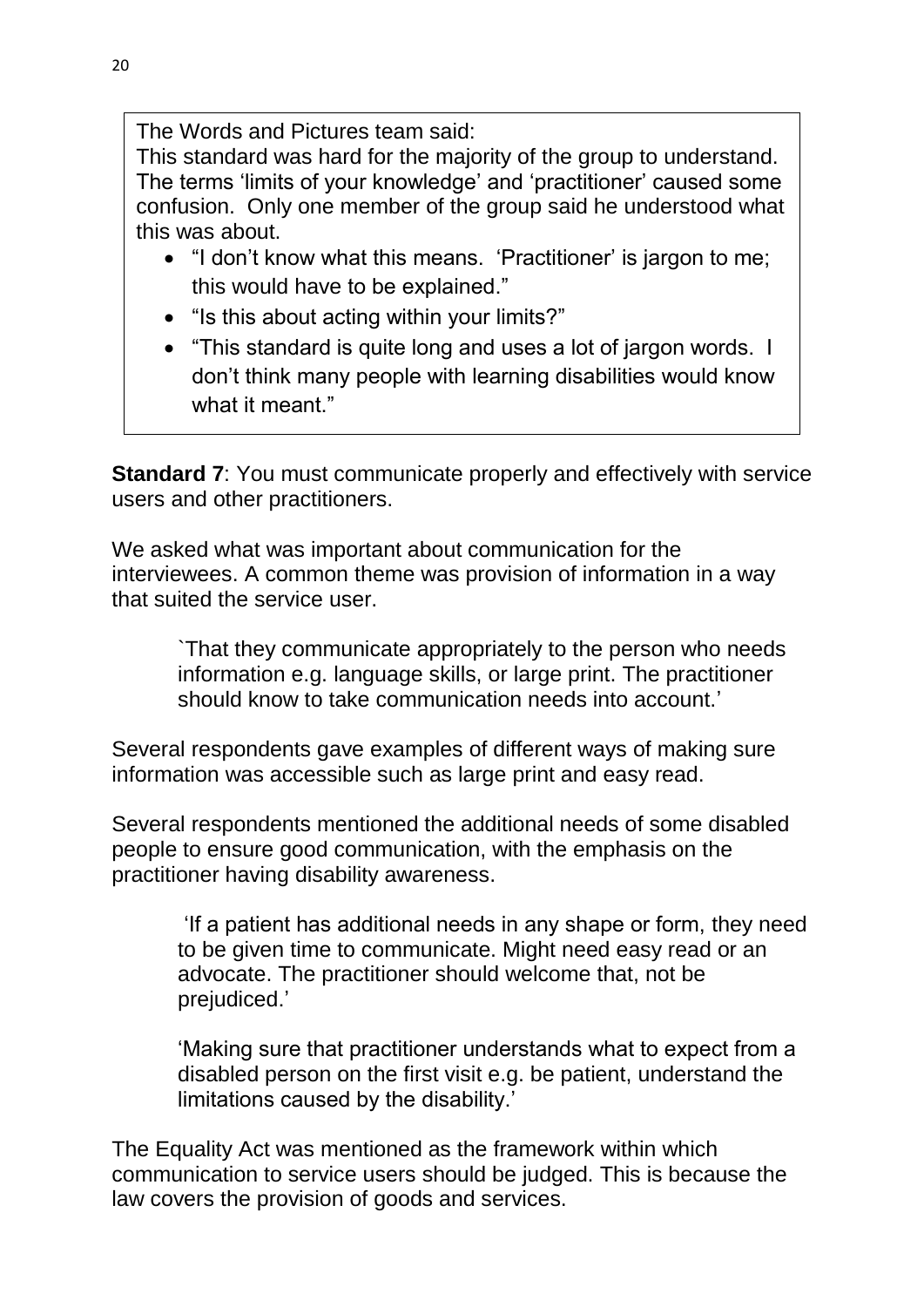One interviewee felt that one of the standards (they did not specify which one) should reference the environment that services are provided in, and specify that the environment had to be accessible to the service user.

The Words and Pictures team said The majority of the group understood what this standard was about, but there was a lot of discussion about how it could be written more accessibly. Again the term 'practitioners' caused some confusion.

- "This is about how you work with other people."
- "It's about communicating with other people, and how you should do this in a clear way."
- "I don't understand what the term 'practitioners' means".
- "There could be better words than 'effectively' and 'properly', I'm not sure what these mean in this sentence. Maybe communicate 'clearly' would be better".
- Could you say 'other people you work with' instead of 'other practitioners?"

**Standard 8**: You must effectively supervise tasks that you have asked other people to carry out.

When asked who they think is responsible if someone else is asked to do a task, the majority of respondents initially indicated the person making the request, referring to them as a manager or supervisor. Some said both people would be responsible. However there were questions asked about the supervisory experience of some practitioners, and whether in fact supervise was the correct terminology. How could a practitioner supervise someone if they were not trained, or indeed not from the same discipline? This point was also raised in The Focus Group research.

A couple said it was the responsibility of the referee to make sure the second party had the right skills and experience but not necessarily supervise them.

'Responsibility for is a better word than supervised.'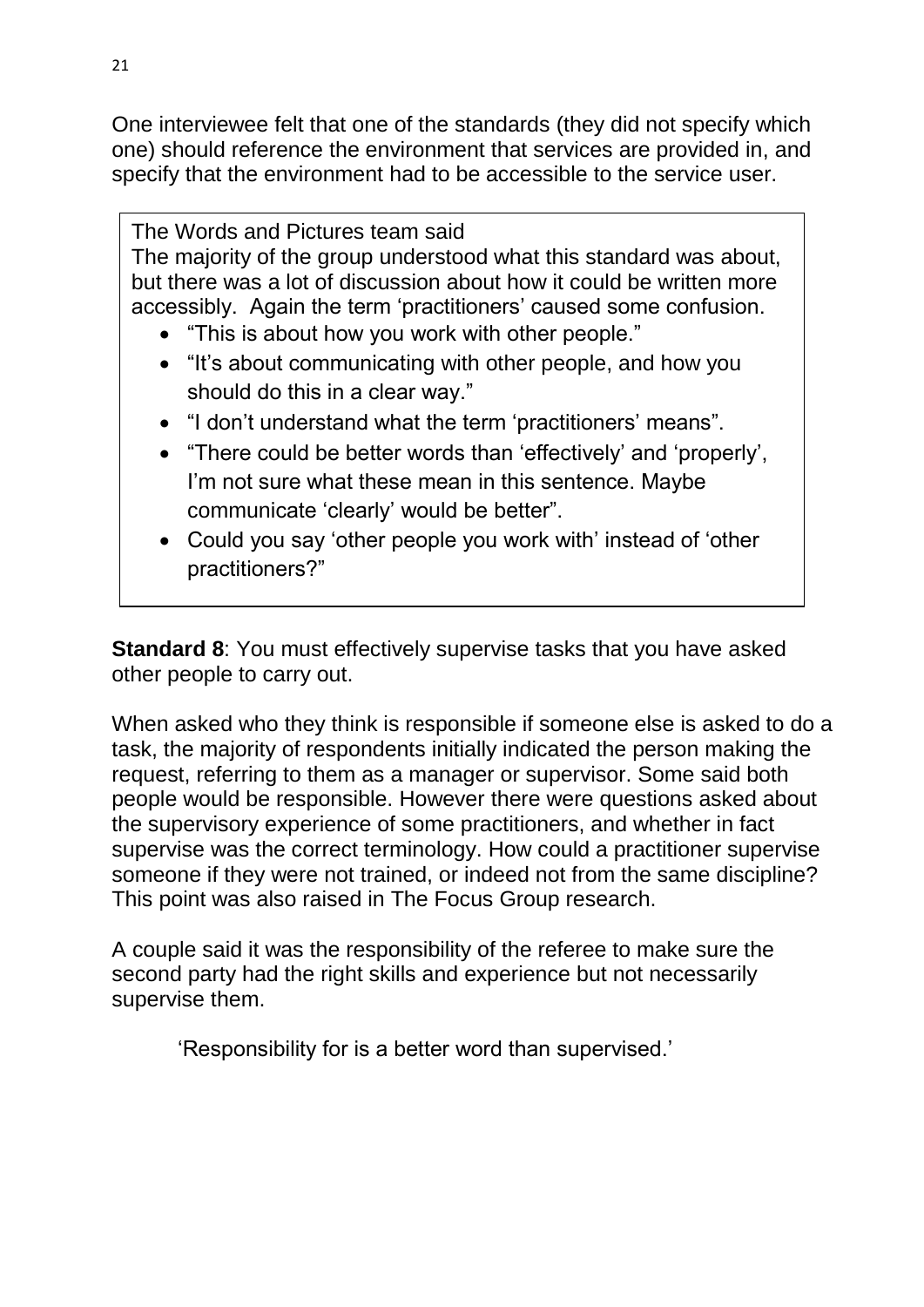The Words and Pictures team said Most of the group loosely understood what this meant. Some people struggled with the words 'effectively' and 'supervise'. Some of the group knew what supervise meant through their experience of supervision at CHANGE or on jobs they had done in the past; however, they said not all people with learning disabilities would know what supervise meant.

- "Being supervised means being told what to do."
- "'Supervised' means someone that's your boss."
- "I was supervised in my old job at B&Q. For me this standard is about being the person that is in charge of watching over the team and checking that things have been done professionally, and you've got to say how the people got on."

**Standard 9**: You must get informed consent to provide care or services (so far as possible).

We wanted to find out what service users thought this meant, and to unpick what is understood by informed consent*.* All respondents apart from one were confident they understood the concept of informed consent, and what that meant for them. There were various definitions given:

'It means that they must get my consent, even if my consent is different from those around me, it is for me personally to say what I want.'

Practitioner should have gone through all the options, even procedures that they cannot deliver, and shared this with me.

'No good recognising the words, have to understand the meaning and the implication.'

`That we are fully involved in our treatment. We understand what is happening and have the chance to refuse.'

There was some discussion about mental capacity and meaningful consent, and also how informed consent could be applied in an emergency situation.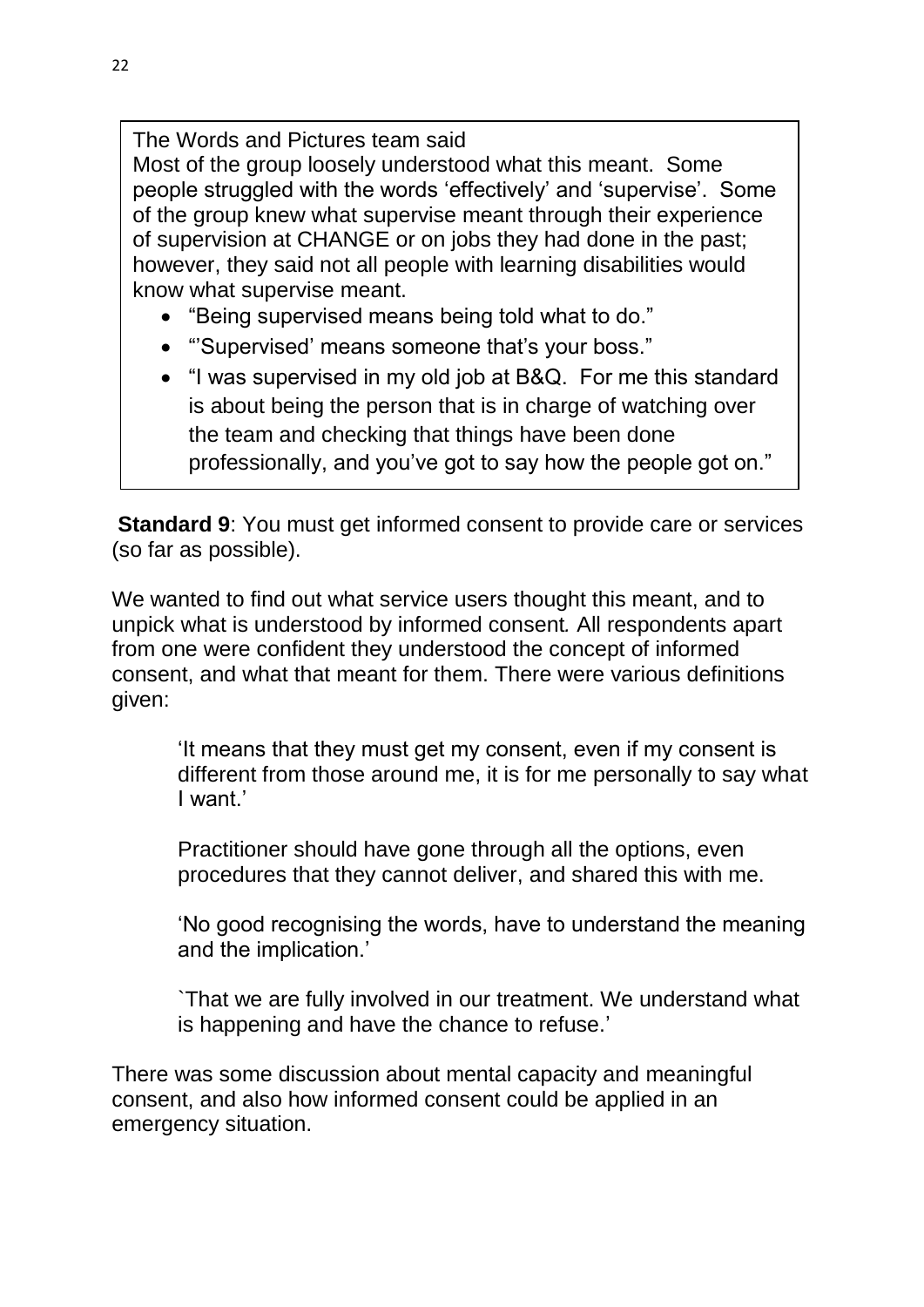The Words and Pictures team said

Around half the group were confident that they knew what this standard meant. The concept of 'informed consent' is familiar to some of the group, due to consent forms that some of them have had to sign in the past to do with photographs and videos used on CHANGE's website/social media.

- "I'm not too sure what the word 'provide' means in this standard."
- "Consent is about signing something. Does it mean that you have to sign a form?"
- "It is about signing a document to say that you give your permission to do something?"
- "I think the word 'permission' would be better than 'informed consent'".

**Standard 10: You must keep accurate records.** 

When asked how important it was to them that accurate records were kept, 67 per cent of respondents said it was extremely important and 27 per cent very important.

Most interviewees said that they would check that their records are accurate by asking to see them. Some talked about being copied into letters between hospital based staff and their GP. One gave a helpful suggestion about having a check list for practitioners of what information should be included on all notes. Another gave an example of being asked to sign and date notes at the end of an appointment.

When asked 'Would you want to see your own records?' most respondents said yes. A handful (four people) said no, and three said yes but gave reasons why seeing their own records would not be straightforward.

'There could be distressing information in the records but all records should be shared.'

'Although I have been reticent to ask recently in case I am viewed as a difficult patient.'

`Not unless I had a concern about practitioner and accuracy of records.'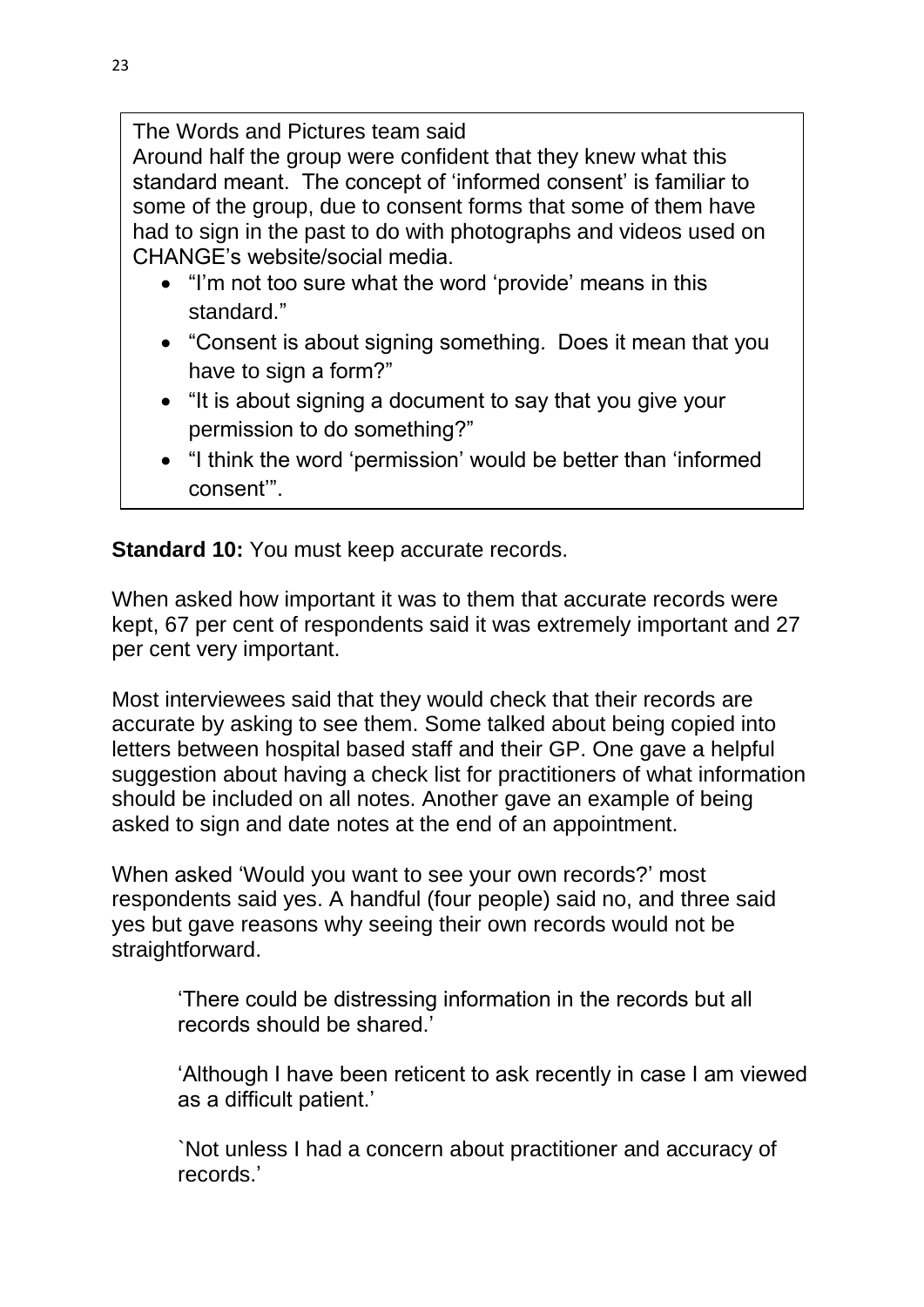The Words and Pictures team said About half the group was unsure what the word 'accurate' meant.

- "This is about keeping something in a file, like your birth certificate."
- $\bullet$  "I think this is about keeping something written up to date  $-$  a bit like our supervision notes."
- "`Accurate records' means records that are correct. Maybe the word 'accurate' could be replaced with a more accessible word, or explained in a different way."

**Standard 11**: You must deal fairly and safely with the risks of infection.

No respondents disagreed with this standard; some pointed out how it protected therapists, the service user and then other service users. When we asked service users how they thought the risk of infection should be dealt with there was a great deal of awareness about measures in health environments - most came up with very practical solutions, which were mainly health care related. For example:

'The same way as any health care professional e.g. using gloves, washing hands before and after, making sure equipment is autoclaved, using fresh equipment where appropriate, throwing old equipment away, using new instruments for each patient.'

Some service users wanted transparency about the risks of infection in a particular environment so they could make a decision about using a service. A couple of interviewees reminded us of the onus on service users to declare their infections.

One member of the focus group reminded us that this standard had to apply to practitioners that visited people in their own home. One interviewee pointed out that in managing infection risks practitioners should ensure basic hygiene measures, such as antibacterial gel dispensers, were accessible to all service users.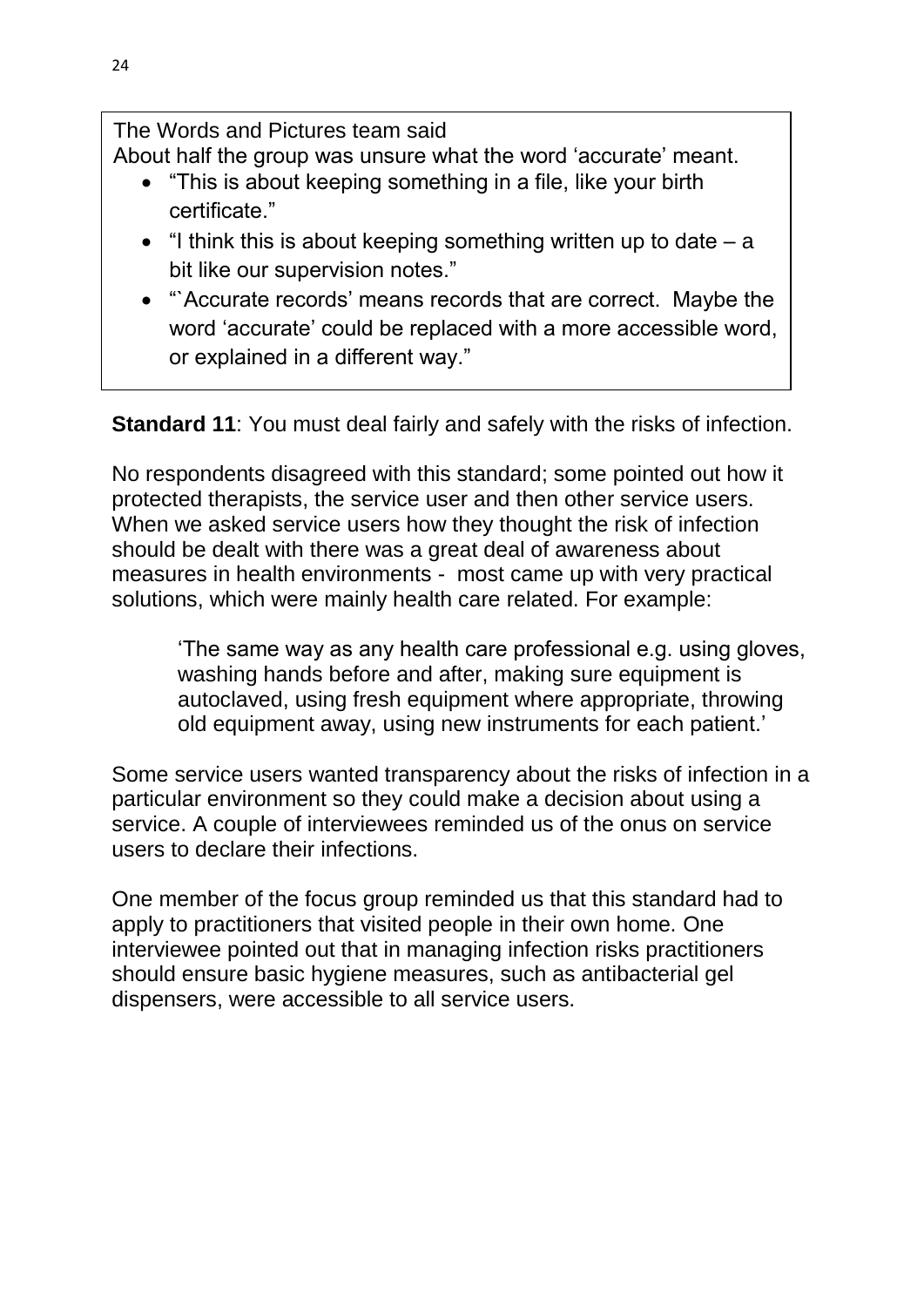The Words and Pictures team said Most of the group had an understanding about what this standard is

about. The word 'fairly' confused a few people. Most of the group knew this was health related.

- "This is about washing your hands and your body and making sure you are clean."
- "This could be about using those special sprays so you don't pass on any germs or infection. Infections make you poorly."
- "This standard is about keeping safe and looking after yourself."

**Standard 12:** You must limit your work or stop practising if your performance or judgement is affected by your health.

The vast majority (90 per cent) agreed with this standard. Additional comments suggested a regular review over a certain age (as with driving licence renewals) or a mandatory retirement age. One respondent reminded us that lifestyle choices had as much impact as health on performance. One commented that unhealthy practitioners were bad role models.

Others looked at the issue from the point of view of practitioners who could be disabled people. They were concerned that practitioners were supported to return to work, one giving the specific example of a practitioner with mental health problems (a fluctuating condition). Another was concerned with practitioner confidentiality:

'I think need to respect that practitioners don't have to disclose. They are allowed to keep their health condition confidential.'

Three people didn't agree with the standard. One of those said:

'I don't think practitioners should be forced to stop because of a health condition. Reasonable adjustments should be made. Can deprive patients of that lived experience of that condition/ impairment which might be useful.'

Someone else agreed with the standard, but made the same point

'Yes, but this is not cut and dried, depends on how performance is affected. E.g. Visually impaired people who are physios.'

Two people pointed out problems with self-assessment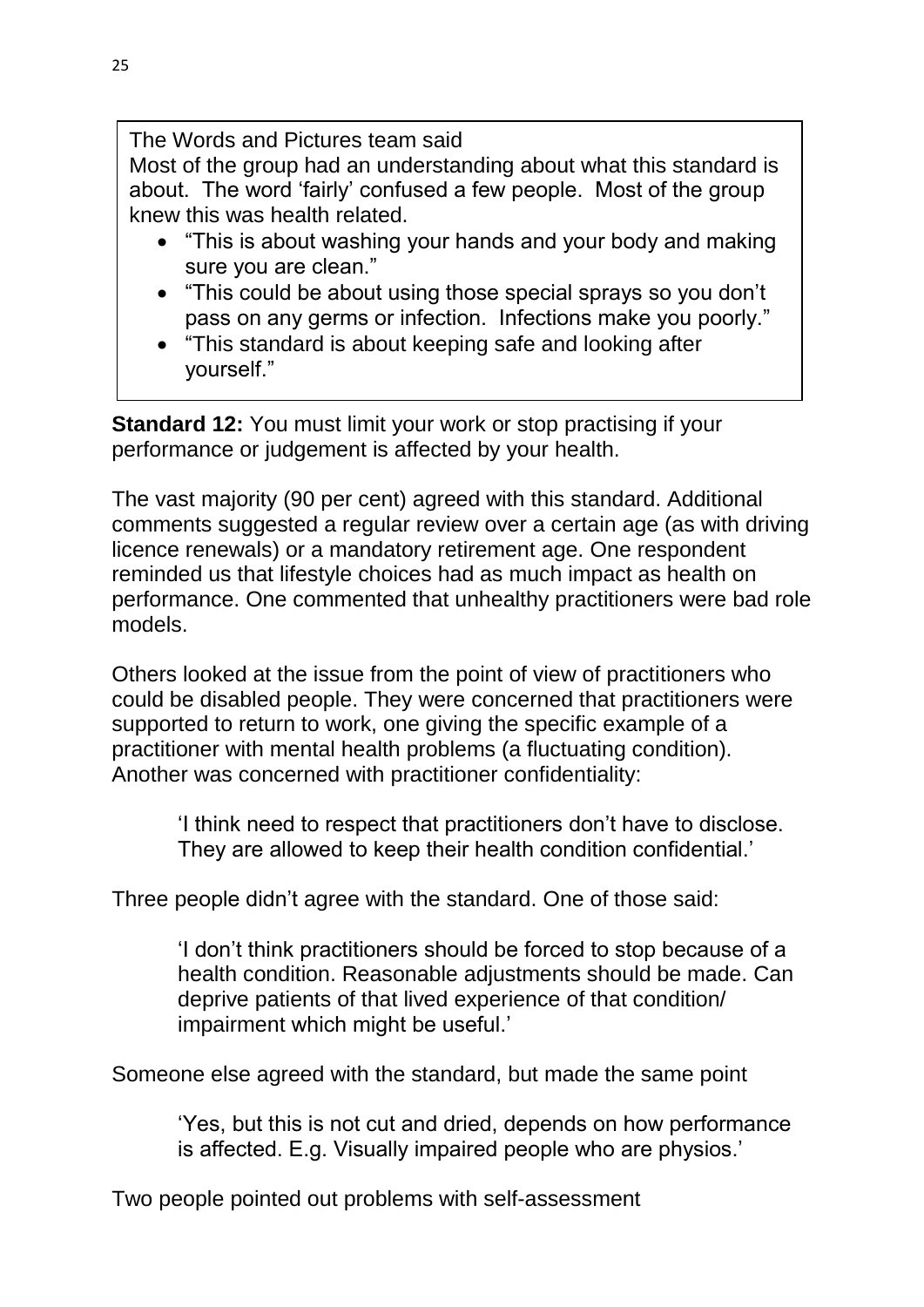'Self-assessment is not an accurate benchmark. The pressure to continue would override - needs independent judgement. Selfassessment for a sole practitioner – [disclosure] could threaten the therapist's livelihood.'

'Important for professional to recognise a problem, maybe cut down on work. Might need to make decision for them if they are making mistakes.'

It was noted that the standard was all about stopping work, but not enabling a practitioner to come back to work.

The Words and Pictures team said Some of the group struggled with the concept of this standard and found it hard to relate to. A few of the words in this standard confused people – particularly: 'practicing', 'performance' and 'judgement'

- "Does practising mean like a doctor or GP?"
- "For me the words 'performance' and 'judgement' are jargon. Could there be easier words or an easier way of saying it?"
- "Does judgement mean when you are diagnosed?"

**Standard 13**: You must behave with honesty and integrity and make sure that your behaviour does not damage the public's confidence in you or your profession.

Everybody bar one interviewee agreed with this standard and most respondents had nothing further to add. Additional comments people did make related to the importance of being able to trust a professional provider and have confidence in them. Someone reflected it is difficult to separate professional from personal life, so does the standard cover both?

Someone else related this treatment quite specifically, rather than a general characteristic:

'Important to behave like this to ensure confidence of patient. Being up front (honest) even if it is bad news. Best not to hide things.'

One interviewee felt that this was the standard which related most to whistle blowing, and providing protection for the practitioner accordingly.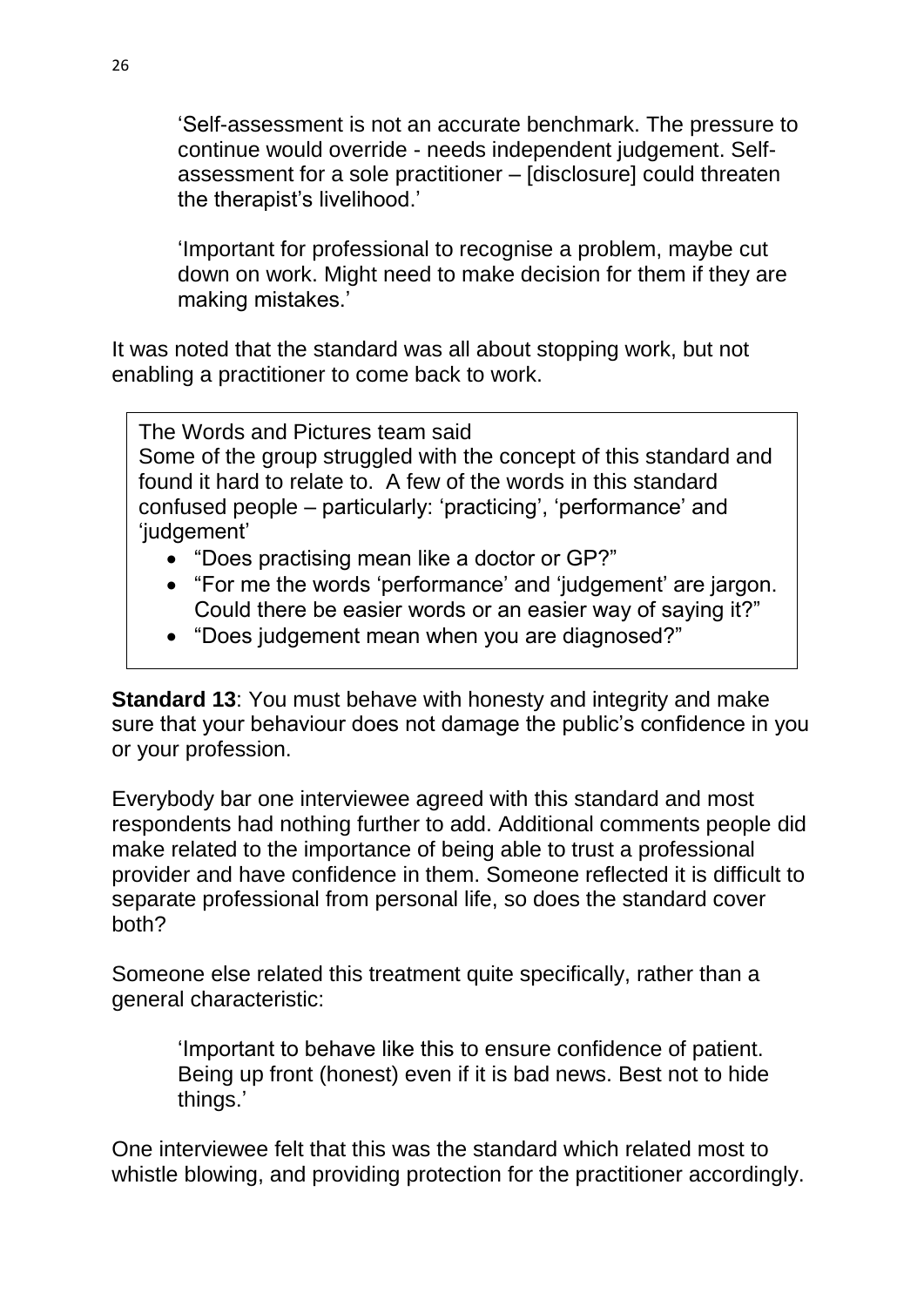It was important to note that 'honesty' and 'integrity' were both qualities listed in response to what was in a service user's best interests (standard 1) and elements of appropriate personal conduct (standard 3).

The Words and Pictures team said Again, there were a few words in this sentence which the Words to Pictures team didn't understand – in particular 'integrity'.

- "Is this about doing something that damages your image?"
- "I don't know what 'integrity' means, could there be an easier word used?"
- "This is about how you speak to people, I don't want to offend anyone, so I look for a different way to say things so I don't damage things for people. I try to be honest."

**Standard 14**: You must make sure that any advertising you do is accurate.

Interviewers were asked about what they thought was important when a therapist is advertising a product or service. This gave them the opportunity to expand upon the concept of accuracy and phrases such as honesty, transparency, truthfulness were used, as well as making it clear an alternative product is available.

'I think it is important that they make sure service users know that service/products may or may not be necessary.'

'The language/wording should not be medicalised – the language used should be plain English.'

There was a sense of this standard stating the obvious, in that any practitioner advertising inaccurately would be doing something very wrong.

The Words and Pictures team said Everyone in the group understood this standard. However, a couple of members were unsure what 'accurate' meant.

- "It's about marketing or selling something in a correct way."
- "Everyone knows what advertising is."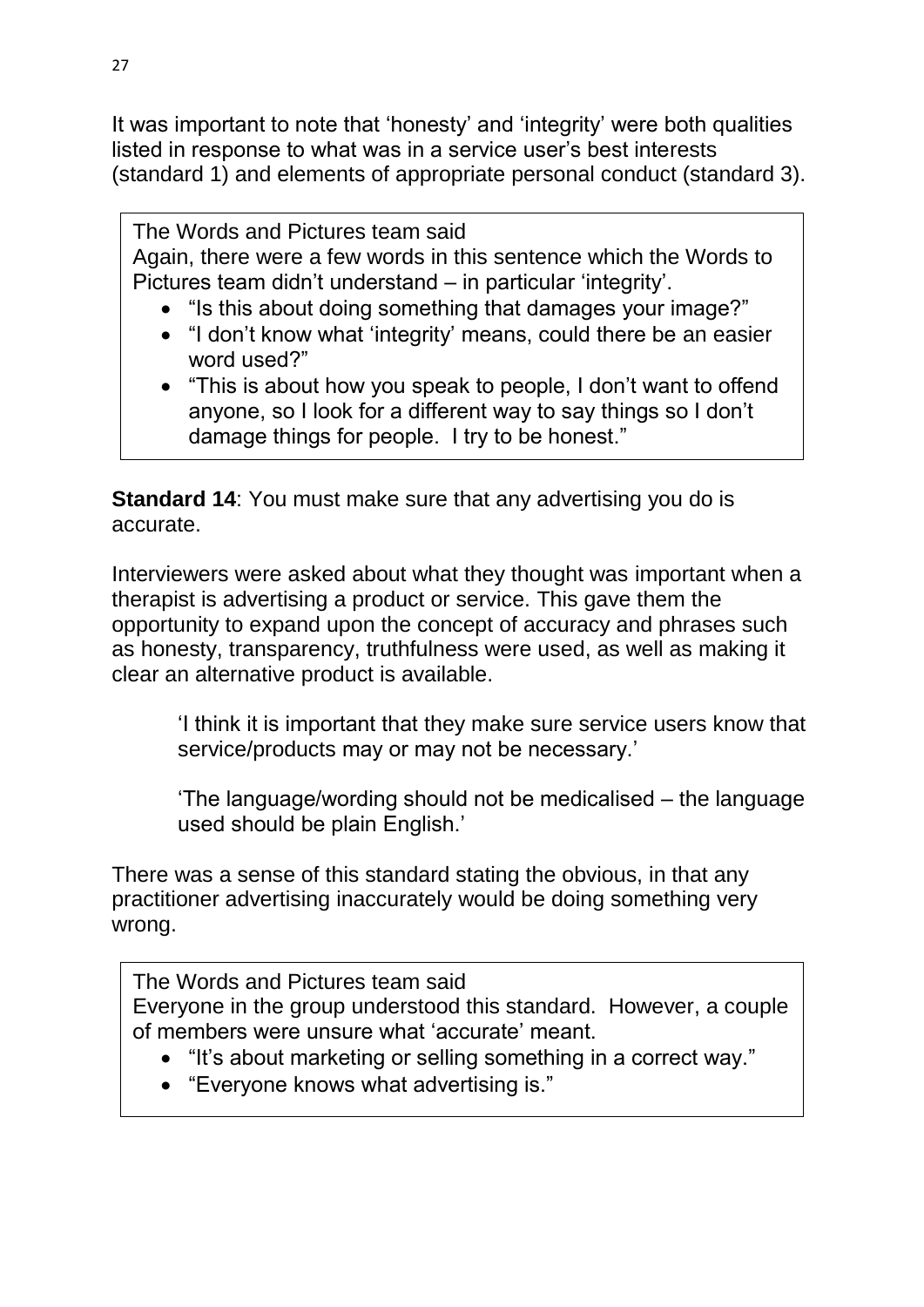# **Knowledge of standards and the HCPC**

The majority of interviewees, 60 per cent, had not heard of the standards. Only 30 per cent would have known where to find them (although once the HCPC had been introduced many assumed there would be a website they could find the standards on). Most interviewees, 83 per cent, did not know that the HCPC had a Register of practitioners, although a couple remembered seeing the HCPC referred to on individual therapist's business cards/flyers. Other respondents assumed the practitioners they saw had some sort of regulatory body, even though they could not name it.

#### **The relevance of the standards to all professions**

We asked the interviewees if they thought that all these professions can be covered by one set of standards.

70 per cent of individual respondents said that one set of standards could cover all 16 professions.

Some qualifying remarks were made, however, on the lines of having some specific additional standards for individual professions or that not all standards would apply to all professions.

'To a large extent yes [covered by one set], but suspect they would need tweaking for some of the professions. Lots of standards are common across most professions but others specific.'

'Most of these therapists have boards that look at the specifics of that profession.'

The focus group respondents were less convinced than the individual respondents that all the professions can be covered by one set; only two people thought they could with the other six saying no. No actual reasons were given apart from one respondent stating they thought social workers were an exception and should have a different set of standards.

One interviewee reflected on the changing climate of provision:

'Atos and Capita are using health practitioners to do assessments. Do these standards apply to those practitioners? Should there be additional standards that apply if working as a sub-contractor outside the NHS?'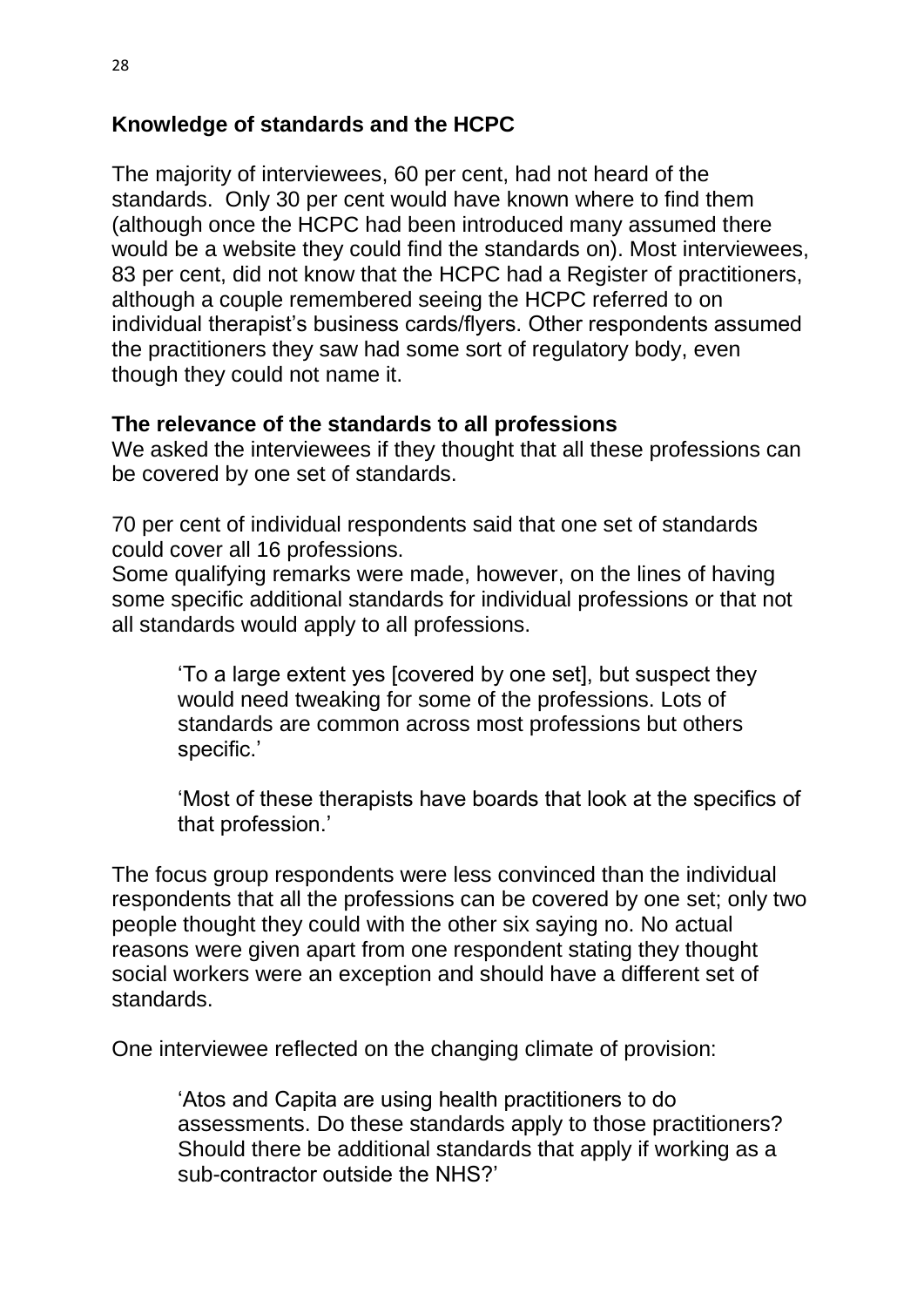# **Content, Format and Accessibility**

There were quite a lot of comments about the language that the standards were written in being a bit challenging, with a simple plea from one interviewee to make them user friendly.

The Word and Picture team comments (in boxes) are very pertinent when considering use of language and how it impacts on the accessibility of the standards for all service users.

One interviewee neatly summarised the comments of several respondents:

> 'The thing I don't like about them is that some are relevant to a member of the public or patient and some are relevant to the therapist or professional or the organisation they work for and they're all bundled together in no particular order. Do people think there might be value in having 5 or 10 relevant to the patient and 5 or 10 relevant to the professional - and then separated in some way?'

Prior to the commencement of the research, Shaping Our Lives raised the point that some standards were more relevant to the professional than to people using a service. As a result, it was agreed that less time would be spent discussing and evaluating 2 of the standards and the interview questions were less detailed accordingly. These were:

Standard 4 states: You must provide (to the HCPC and any other relevant regulators) any important information about your conduct and competence.

Is there anything you would like to add to this?

- Standard 13 states: You must behave with honesty and integrity and make sure that your behaviour does not damage the public's confidence in you or your profession.
	- i) Do you agree with this? Yes/No
	- ii) Is there anything you would like to add?

The respondents did not make many comments on either standard, reflecting the assumption by Shaping Our Lives that these were less relevant to people using the services.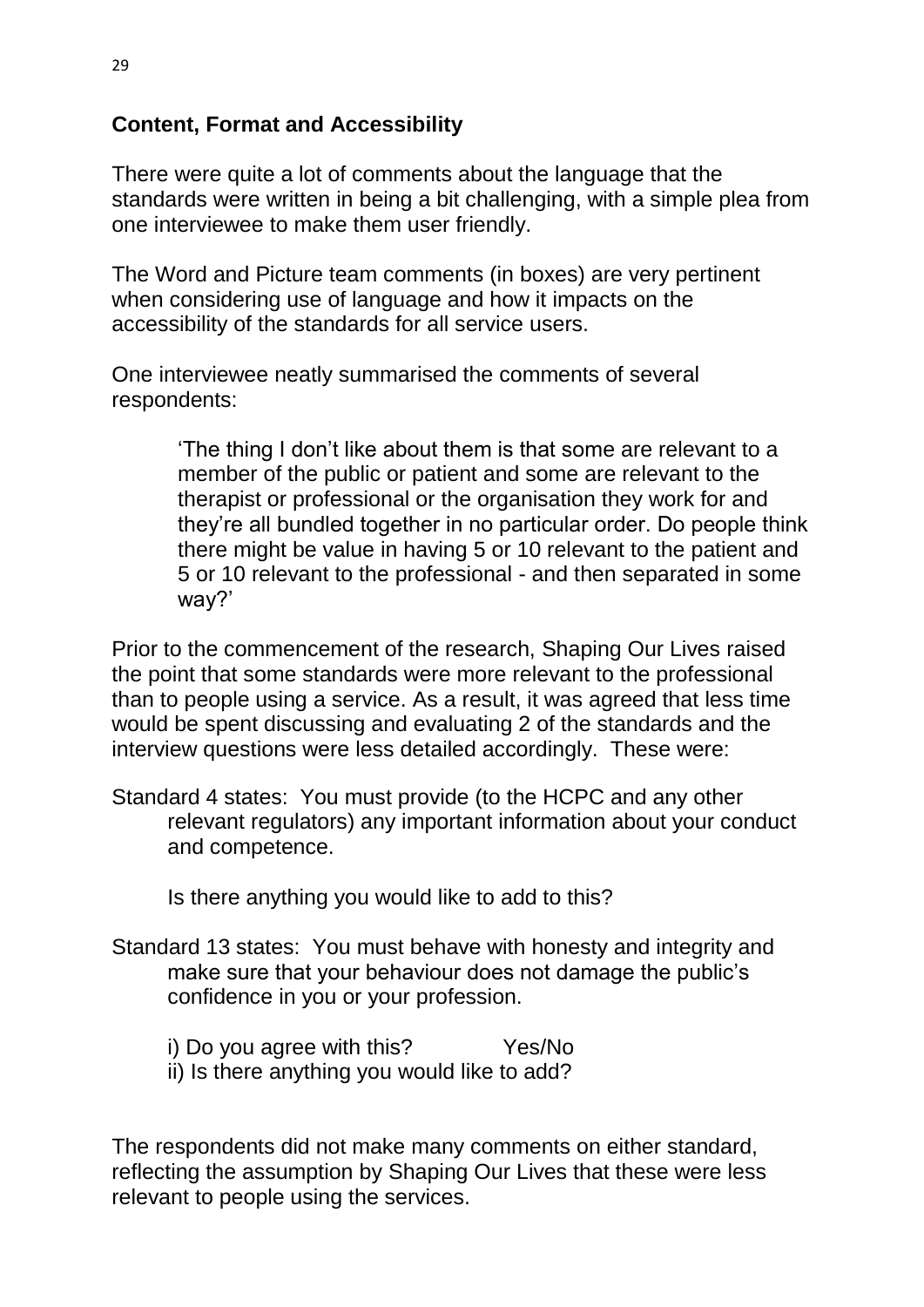In summary, it is suggested that 2 sets of standards would be more appropriate. One that sets out the required standards of conduct, performance and ethics for professionals registered with the HCPC. These would be linked to a second set or 'charter' for people using services and would outline what they should expect from a professional.

In some cases the standards were misinterpreted by participants and further guidance was needed to clarify the meaning. Although the supporting text achieves this, more concise standards with short supporting bullet points and accessible language would be preferred.

Participants felt that some of the issues covered in the standards were also met by legislation such as the Equality Act 2010. For example, in the focus group participants commented that accessible premises and communication would be expected as part of the provision of goods and services guidelines.

Several people wanted the HCPC to ensure that all documents that it produces for the public (and practitioners who have access needs) are available in all formats, at the point of service as well as online. Video was also mentioned as a format that is useful.

For people who had checked out the HCPC online (as part of their interview) several reported finding it difficult to locate the standards on the HCPC website.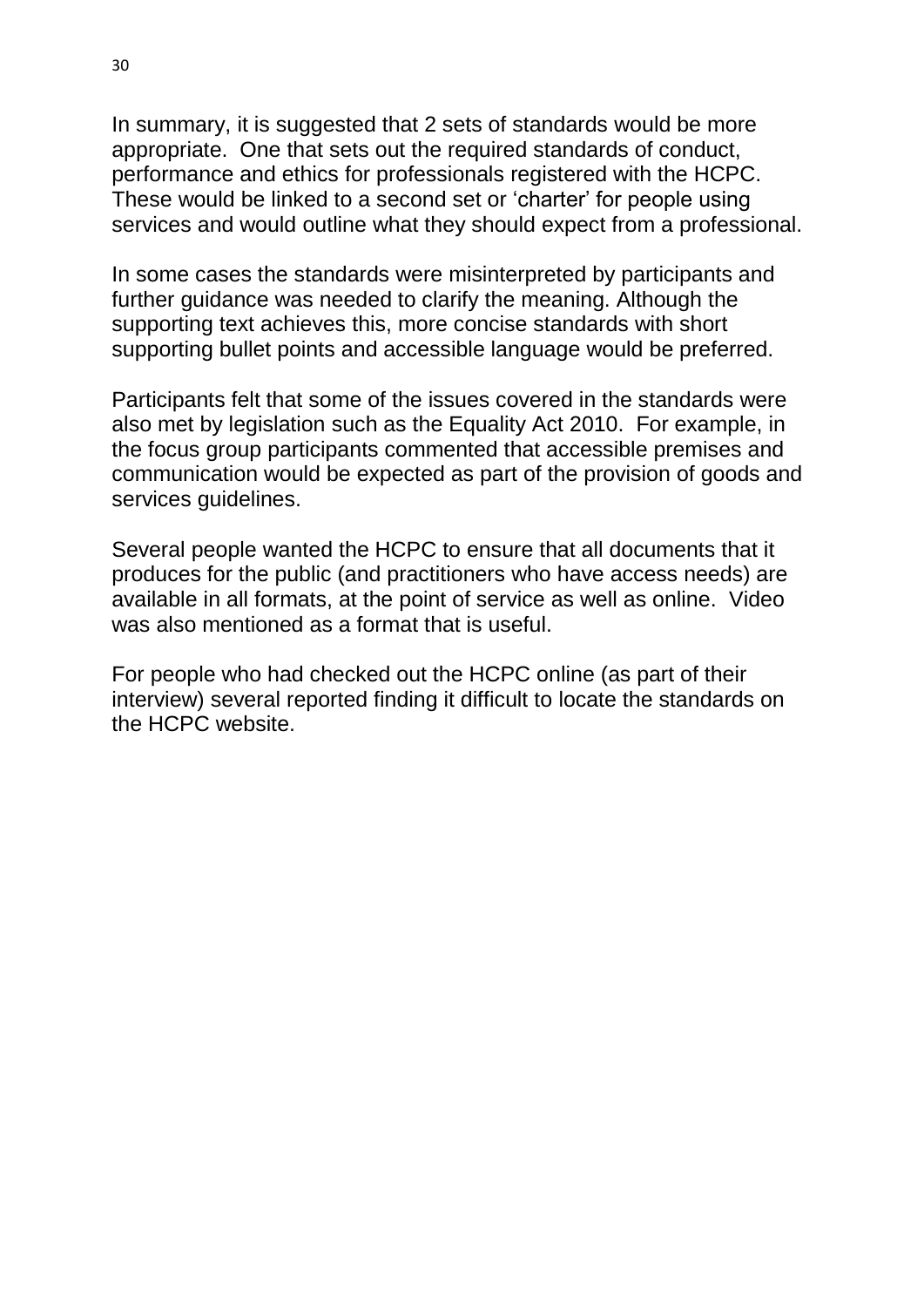# **Conclusions**

Overall service users were less interested in the number of, content or wording of the standards as they were in relating how their lived experience reflected the implementation of the standards and whether they guided the practices that they encountered.

A common theme from lived experience was encountering practitioners who had low disability awareness or understanding of disability equality. This was particularly mentioned in relation to communication and provision of accessible premises, but also touched on in relation to the perceived capacity for understanding of some disabled people.

Quite often interviewees would raise issues when discussing a particular standard which are addressed by the HCPC in their commentary on each standard or in other documents on the HCPC website. However these are not immediately accessible to service users.

# **Understanding existing standards**

Most standards were generally understood when reviewed by our 30 interviewees and focus group, and some of them were understood by the Words and Pictures group, but not all. It should be noted that understanding by the respondents had been improved by the rewriting and simplification, in some instances, of the standards by Shaping Our Lives when writing the questionnaire. This understanding was also enhanced from prompts for interviewers and facilitators.

Standard 1 was the standard that most respondents had the least comprehension of; the most common response was a stab at what best interests meant. Given the best interest examples were so diverse the question we asked was to how a standard could meaningfully address best interests. The common theme that emerged was about respect, understanding and behaviours. This standard could be rewritten to provide a useful code of conduct; and consideration given to merging it with standard 3.

Adults with learning disabilities found the standards or the concepts within them more difficult to understand. It was noted by some interviewees from all cohorts that some of the concepts were a bit obtuse.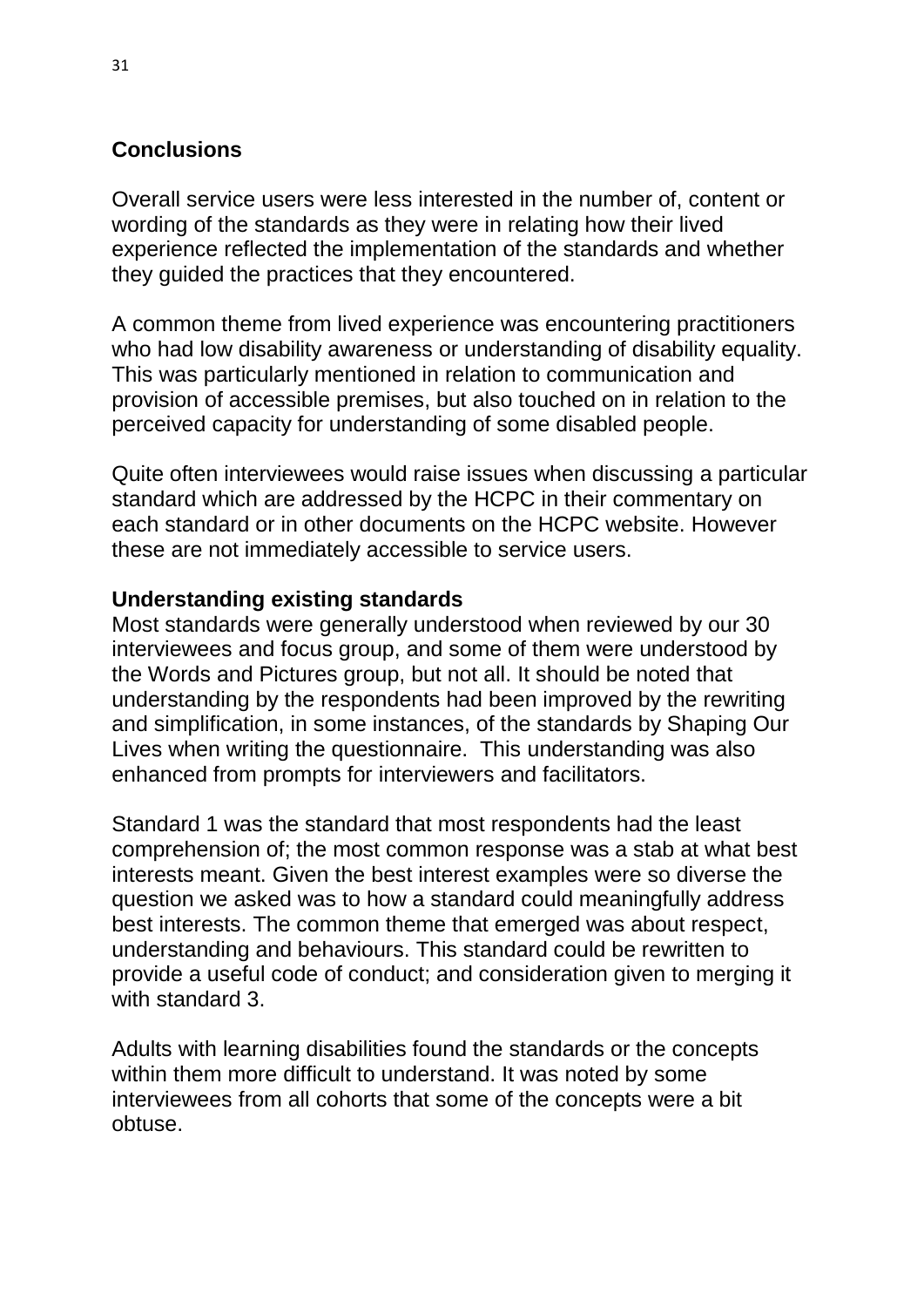#### **Relevance of the standards**

While nobody questioned the relevance of any standard based on their experience of the health and care system there were some questions about the aspirational nature of some standards when health and care services have to be delivered in real time, with limited resources available. The two standards which were most questioned in this context were standard 6 (referral options) and standard 8 (effective supervision). The only standard which attracted any general comments about relevance was standard 14 because **a)** such matters are covered by another regulator (the Advertising Standards Authority) and **b)** advertising accurately is an example of behaving with honesty and integrity and therefore is covered by at least two other standards.

#### **Service user focus**

Given the profile of our respondents, it is not surprising that user involvement, disability awareness and accessibility were recurring themes across the standards. Respondents were answering based on their lived experience of being excluded from decisions about their care, not recognised as experts in their own care and finding services inaccessible to them because of their impairment or condition. It is important that the HCPC recognise the importance of the view through the lens of our service users and their carers.

#### **Additions to the standards**

There were no new standards recommended but several suggestions about how individual standards could be improved either by increasing clarity or adding to what was included. These are referenced in the Findings. Although the research was not tasked with examining the structure and appropriateness of the standards as a tool for both professionals and people who use services, they were comments and doubts that they all worked to meet everyone's requirements. It was suggested that some standards only applied to one or other of these groups.

# **Awareness of the HCPC**

There was low awareness among service users and carers of the existence of the standards and their purpose, and of the HCPC as a regulatory body. Respondents had some concerns about how they should use the standards and the system for raising a complaint. Low awareness of the HCPC's existence and role means a route for satisfactory resolution of a problem is not there.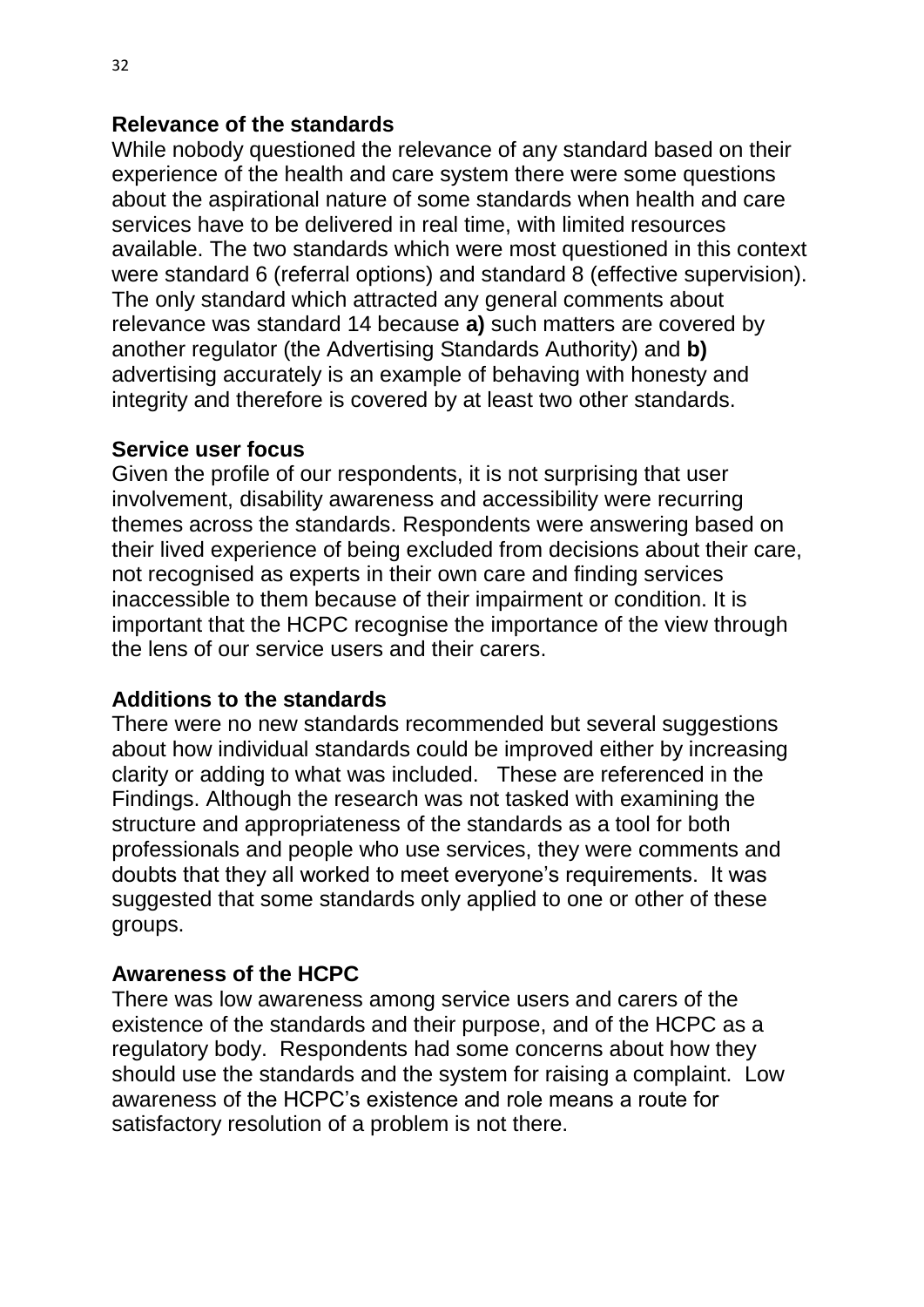# **Recommendations**

Shaping Our Lives is making these recommendations from the service user and carer perspective to feed into the HCPC review of standards taking place in 2014. These recommendations are a response to the conclusions we have drawn from our findings, and also taken from the thoughtful suggestions made by respondents.

Our overarching recommendation is that in writing the new standards, the HCPC should consider differentiating between which standards relate to the conduct and performance of practitioners within their profession, and those which relate to the conduct of the practitioner in relation to people who use their services, grouping them accordingly.

To accompany the new standards the HCPC should consider publishing a simple check list which provides for service users as customers – a charter of what should/should not happen. This document could be displayed at point of delivery where feasible (we recognise this is not always possible e.g. with paramedics).

We have grouped our other recommendations under five themes, although they do interrelate;

- Being in control
- Integration and joint working
- Accessibility
- Considering equality
- Protection of interests

# **Being in control**

The concept of no decision about us, without us has been a central tenet of the disability movement for many years and is now part of the legislative framework which governs health and social care. Our recommendations are:-

- That the standards are explicit about respecting users as people, valuing them as experts in their own care with the right to make choices about health and social care.
- The standards need to set out good practice in relation to full user involvement in their care and treatment, including access to records; awareness training for all staff; the meeting of needs identified at assessment, with particular attention to people with multiple needs.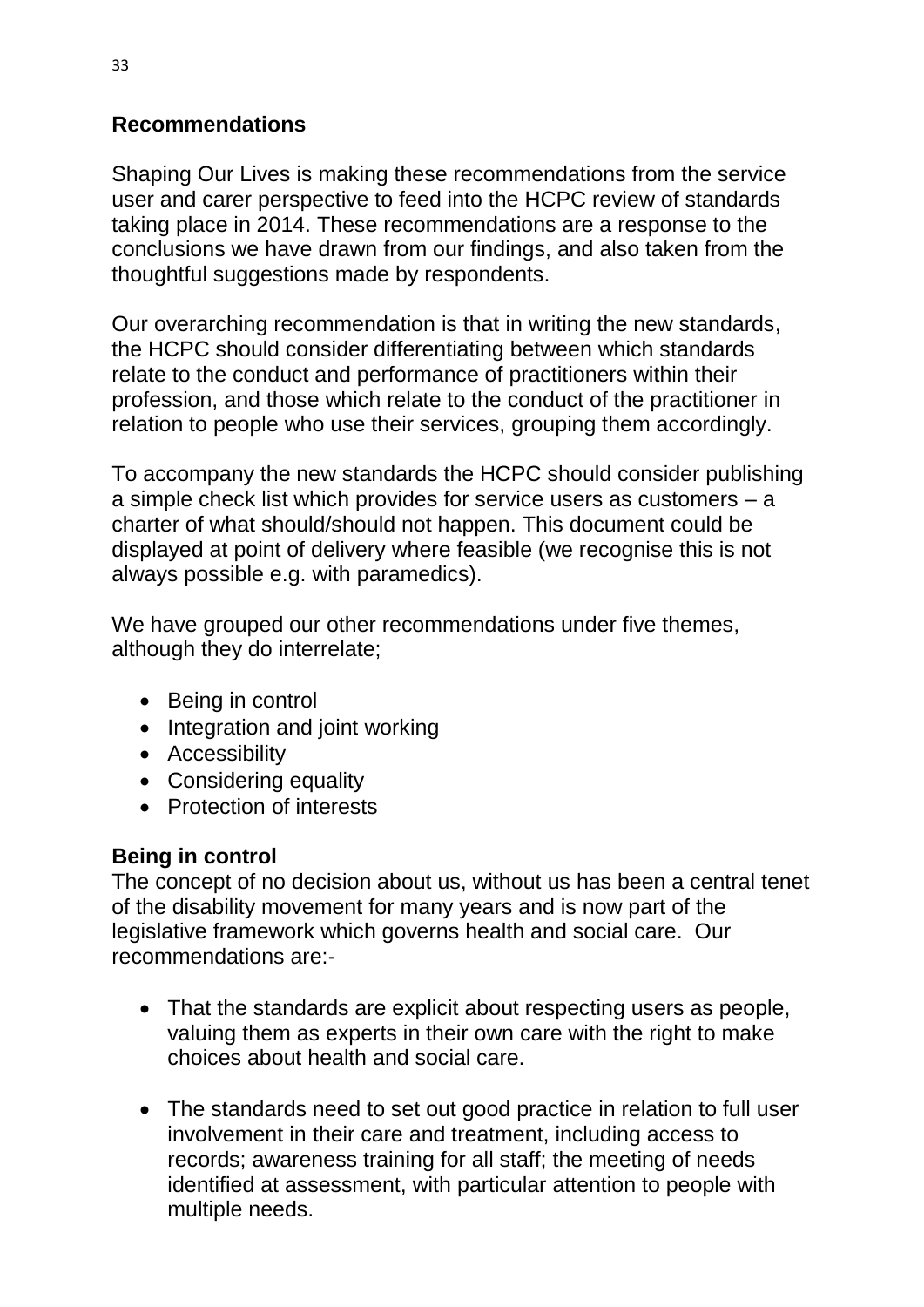• The future process of developing, implementing and monitoring the standards should include full and ongoing user involvement to ensure the maximum effectiveness of the standards and HCPC's role in regulation.

# **Integration and joint working**

• In recognition that integrated services and joint working between professionals gives good outcomes for service users the new standards should reflect and enable this way of working.

#### **Accessibility**

These recommendations are for the benefit of service users and practitioners, in recognition that the latter can be excluded by access issues too. Accessibility includes buildings, information provision, attitudes and behaviours.

- The standards should specifically set out what is unacceptable in terms of disability equality and discrimination in the provision of goods and services.
- When writing the new standards the HCPC should use concepts and language that are accessible to practitioners and people using the services.
- When looking at accessibility the HCPC should consider:
	- How easily the public can find the standards and other policies and procedures.
	- Making the standards available at the point of service.
	- What formats the standards (and other documents) are provided in.
	- that information is provided online and offline.
- To take into account that alternative forms and formats of communication are vital for some disabled people in order to access services and information.
- To provide accessible information online and offline.

We note that the HCPC has some documents (available online) already in Easy Read and we would encourage the production of Easy Read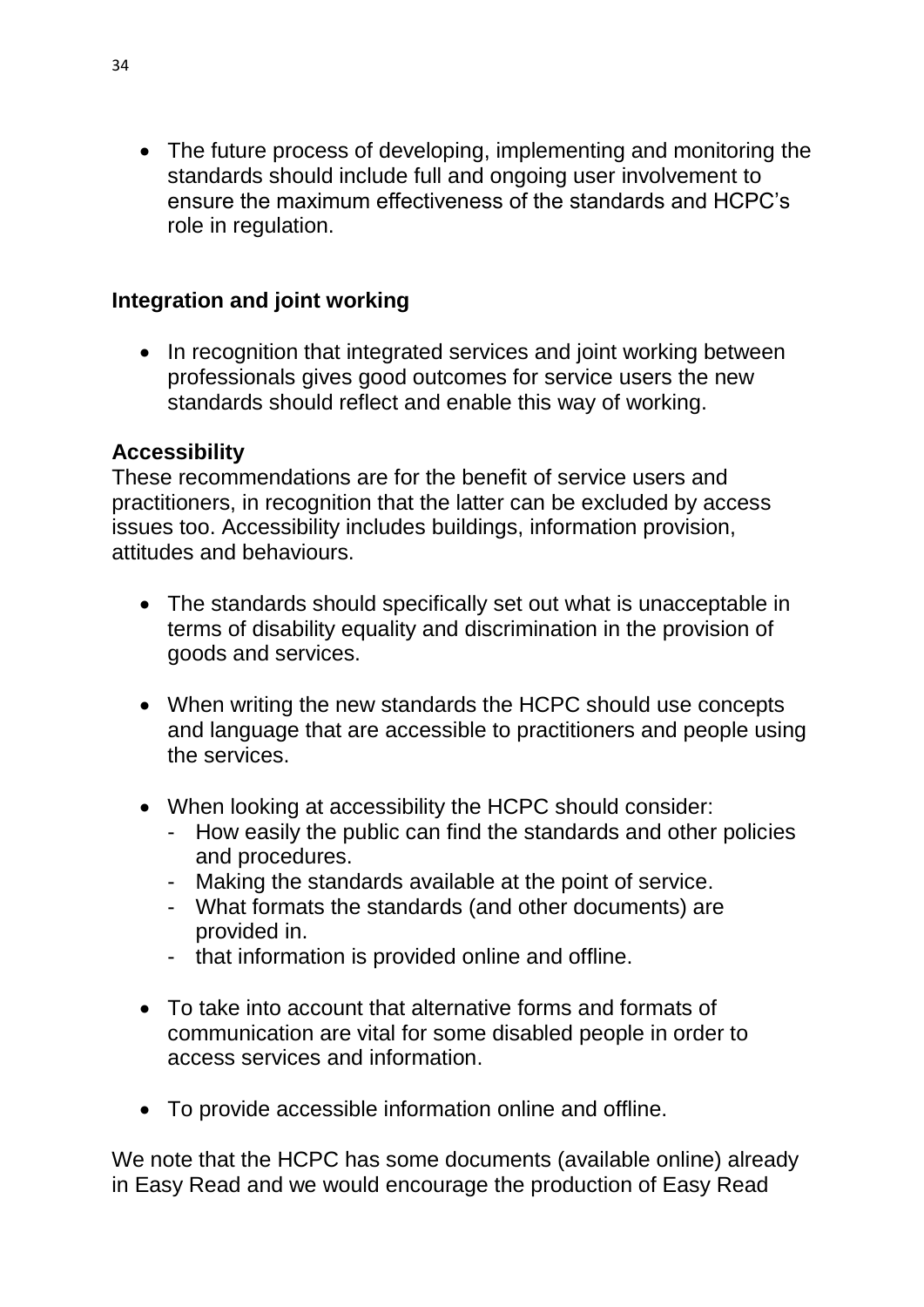versions of all HCPC documentation, as well as providing documents in Word and PDF files, and as BSL videos.

Although this is beyond the scope of the research, we would urge the HCPC to ensure disability awareness and equality training are part of a practitioner's continuing professional development, and, if is not already a condition of registration, to ensure new registrants have had such training.

# **Protecting services users**

Protection includes confidentiality, safeguarding, complaints procedures and actively addressing concerns about practice and behaviours. We recommend:

- That the review of standards concerning information and confidentiality takes account of the increasing use of both electronic communication and storage and the use of portable and mobile devices, recognising both the benefits to service users with different access needs and the consequences to protecting confidentiality.
- To ensure the new standards are explicit about the whistle blowing role of practitioners in protecting vulnerable service users.
- Clarity about what the standards are for and how they can be useful to service users is needed and documentation resulting from a review of this aspect should be readily available to service users.
- That the HCPC promotes itself more widely as a regulatory authority.
- That the HCPC promotes its complaints procedure more widely, with clarity about who to complain to and how.

Healthwatch England has launched a new online tool for people wishing to raise a complaint about a health service and this may present an opportunity to signpost people on action they should take.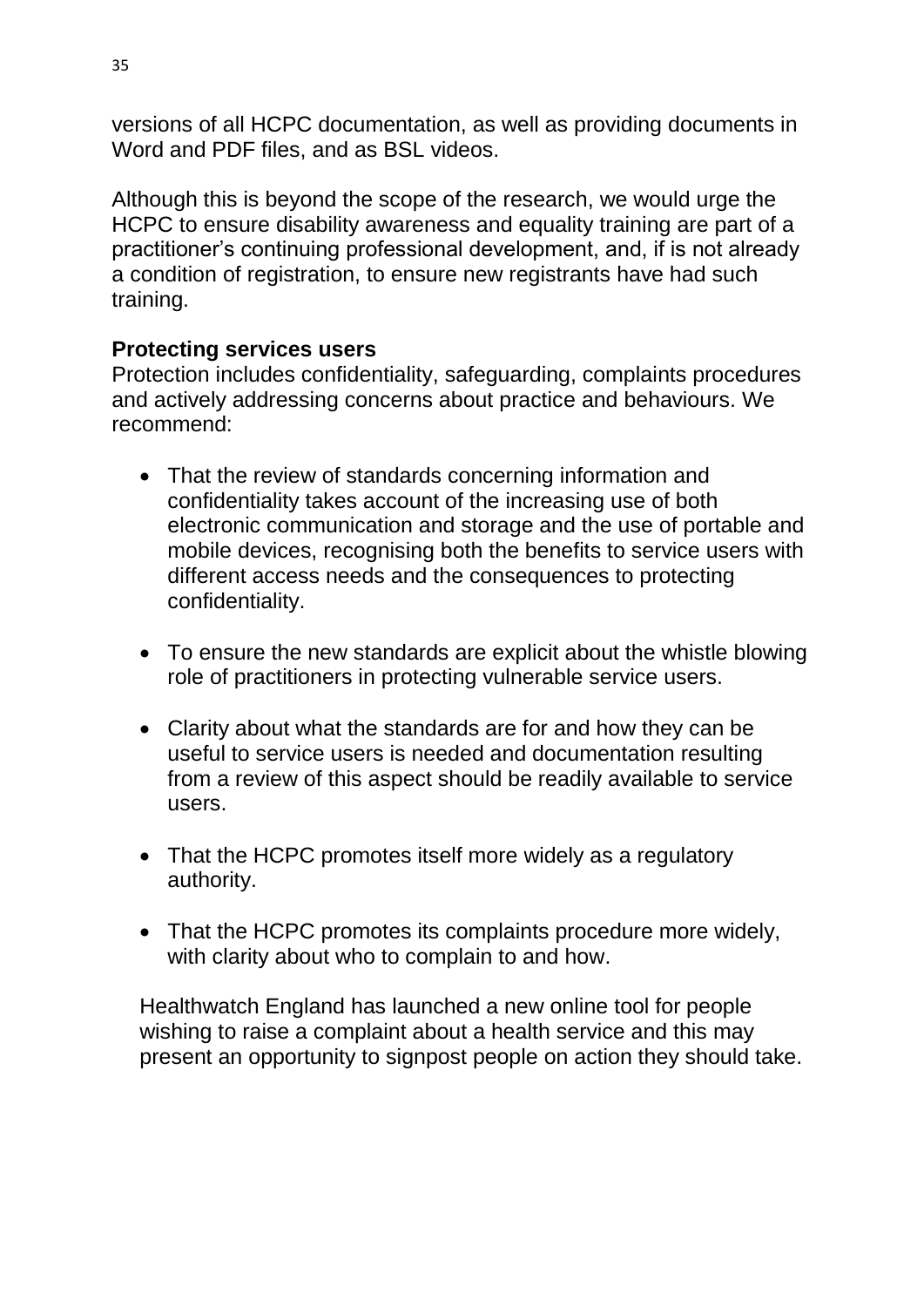# **Appendices**

# **References**

Health and Social Care Act 2012: fact sheets, [link to documents online](https://www.gov.uk/government/publications/health-and-social-care-act-2012-fact-sheets)

'State of Care' report, Care Quality Commission 23 November 2012 [Link to report online](http://www.cqc.org.uk/media/cqc-launch-state-care-report-2012)

'User-driven commissioning', Disability Rights UK Shaping Our Lives, 2012

Building on the 'lived experience' of disabled and older people – the most under-used resource in social care.

Report on an informal programme to establish, support and strengthen user-driven commissioning in six local sites by focusing on three complementary stepping stones.

Bernd Sass, Disability Rights UK; Peter Beresford, Shaping Our Lives, November 2012 [Link to report online](http://www.disabilityrightsuk.org/userdrivencommissioning.htm)

The NHS Information Centre, Adult Social Care Survey - England, 2011- 12, Final, 13 December, 2012 [Link to survey online](http://www.ic.nhs.uk/searchcatalogue?productid=10128&pubdate=DEC%2c2012&sort=Relevance&size=10&page=2#top)

The Office of National Statistics, Internet-access-quarterly-update 2013-  $O<sub>2</sub>$ 

[Link to survey online](http://www.ons.gov.uk/ons/rel/rdit2/internet-access-quarterly-update/q2-2013/stb-ia-q2-2013.html#tab-Overview)

The Kings Fund, Time to Think differently, Ageing Population [Link to survey online](http://www.kingsfund.org.uk/time-to-think-differently/trends/demography/ageing-population)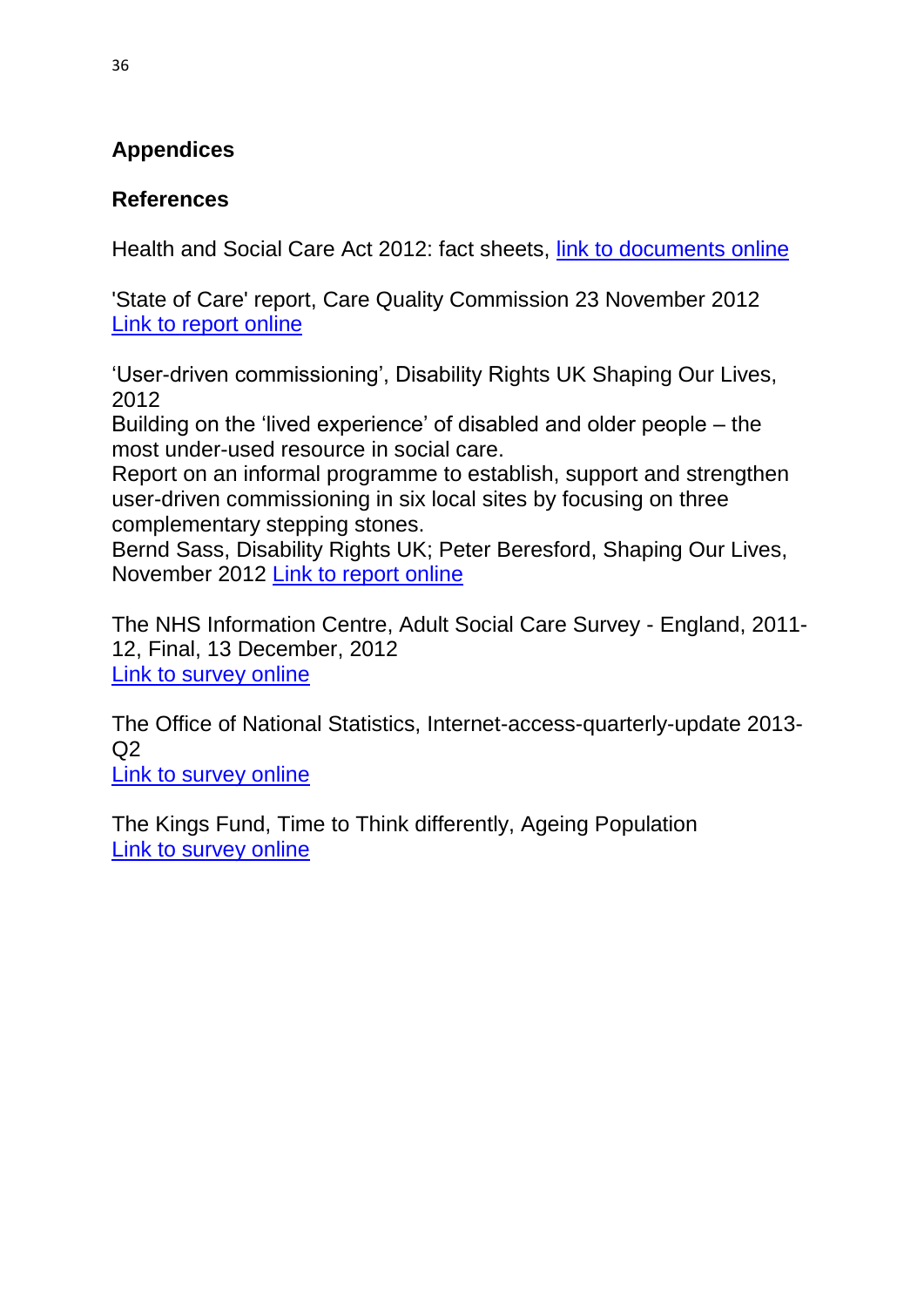# **Appendix One**

#### **Health and Care Professions Council Your duties as a registrant**

The standards of conduct, performance and ethics you must keep to:

- 1. You must act in the best interests of service users.
- 2. You must respect the confidentiality of service users.
- 3. You must keep high standards of personal conduct.
- 4. You must provide (to us and any other relevant regulators) any important information about your conduct and competence.
- 5. You must keep your professional knowledge and skills up to date.
- 6. You must act within the limits of your knowledge, skills and experience and, if necessary, refer the matter to another practitioner.
- 7. You must communicate properly and effectively with service users and other practitioners.
- 8. You must effectively supervise tasks that you have asked other people to carry out.
- 9. You must get informed consent to provide care or services (so far as possible).
- 10. You must keep accurate records.
- 11. You must deal fairly and safely with the risks of infection.
- 12. You must limit your work or stop practising if your performance or judgement is affected by your health.
- 13. You must behave with honesty and integrity and make sure that your behaviour does not damage the public's confidence in you or your profession.
- 14. You must make sure that any advertising you do is accurate.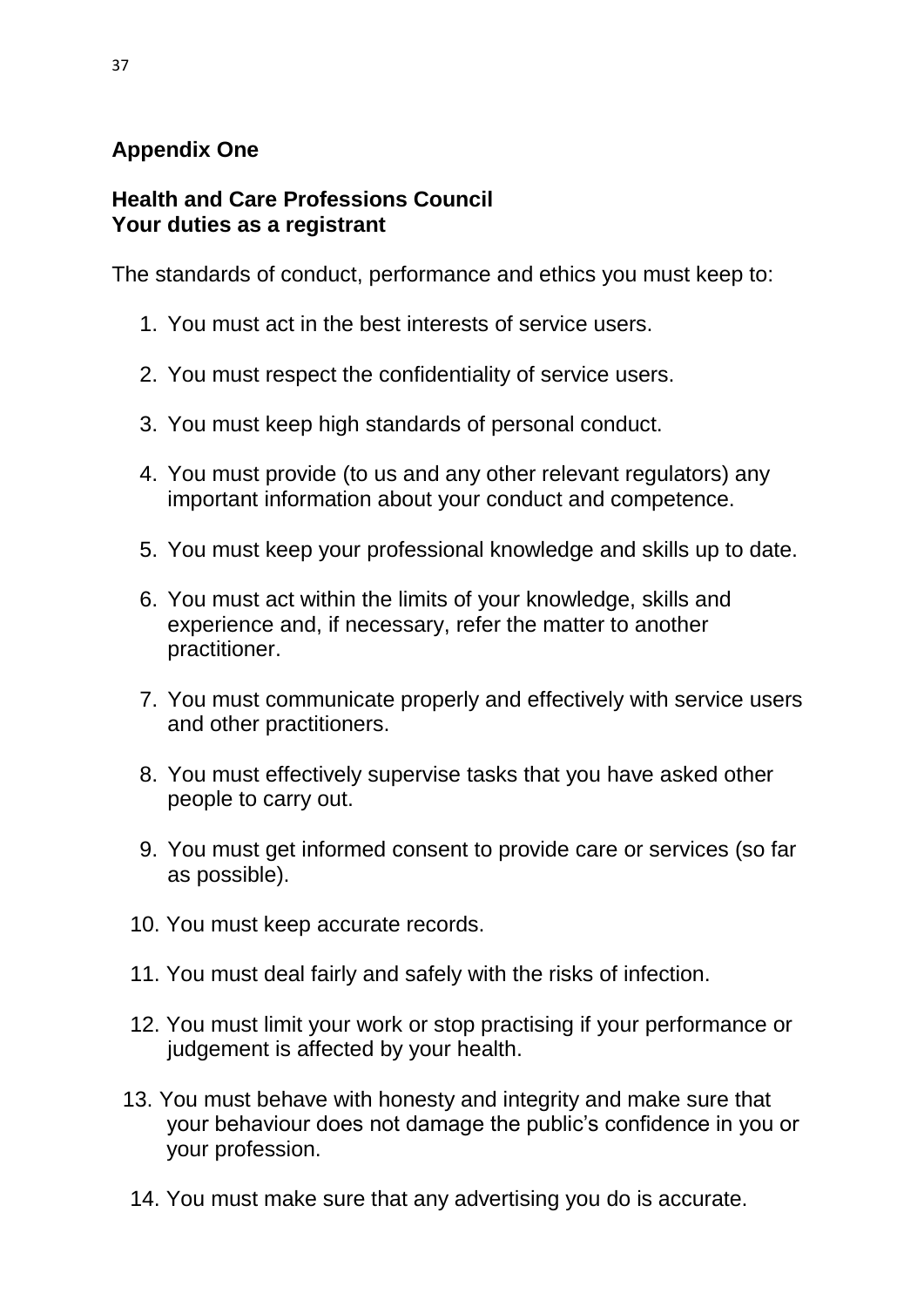# **Appendix Two List of registrants**

|             | <b>Service</b>                                                                                             |
|-------------|------------------------------------------------------------------------------------------------------------|
| A           | Arts therapists (art, music and drama therapists) - encourage people to                                    |
|             | express their feelings and emotions through art, such as painting and                                      |
|             | drawing, music or drama.                                                                                   |
| B           | Biomedical scientists - analyse specimens from patients to provide data to                                 |
|             | help doctors diagnose and treat disease.                                                                   |
| $\mathsf C$ | Chiropodists and podiatrists - diagnose and treat disorders, diseases and                                  |
|             | deformities of the feet.                                                                                   |
| D           | Clinical scientists - oversee specialist tests for diagnosing and managing                                 |
|             | disease. They advise doctors on tests and interpreting data and carry out                                  |
|             | research to understand diseases.                                                                           |
| E           | Dietitians (dieticians) - use the science of nutrition to devise eating plans for                          |
|             | patients to treat medical conditions. They promote good health by helping to                               |
|             | facilitate a positive change in food choices.                                                              |
| F           | Hearing aid dispensers - work in private practice to assess, fit and provide                               |
|             | aftercare for hearing aids.                                                                                |
| G           | Occupational therapists - use specific activities to limit the effects of                                  |
|             | disability and promote independence in all aspects of daily life.                                          |
| H           | Operating department practitioners - participate in the assessment of the                                  |
|             | patient prior to surgery and provide individualised care.                                                  |
|             | Orthoptists - specialise in diagnosing and treating visual problems involving                              |
| J           | eye movement and alignment.                                                                                |
|             | Paramedic - provide specialist care and treatment to patients who are either                               |
|             | acutely ill or injured. They can administer a range of drugs and carry out<br>certain surgical techniques. |
| K.          | Physiotherapists - deal with human function and movement and help people                                   |
|             | to achieve their full physical potential. They use physical approaches to                                  |
|             | promote, maintain and restore wellbeing.                                                                   |
| L           | Practitioner psychologists - attempt to understand the role of mental                                      |
|             | functions in individual and social behaviour.                                                              |
| M           | Prosthetists and orthotists - supply prostheses and orthoses to patients. A                                |
|             | prosthesis is a device that replaces a missing body part. An orthosis is fitted                            |
|             | to an existing body part.                                                                                  |
| N           | Radiographers - plan and deliver treatment using radiation. Diagnostic                                     |
|             | radiographers produce and interpret high-quality images of the body to                                     |
|             | diagnose injuries and diseases.                                                                            |
| O           | Social workers in England - promote social change, problem solving in                                      |
|             | human relationships and the empowerment and liberation of people to                                        |
|             | enhance well-being.                                                                                        |
| P           | Speech and language therapists - assess, treat and help to prevent speech,                                 |
|             | language and swallowing difficulties.                                                                      |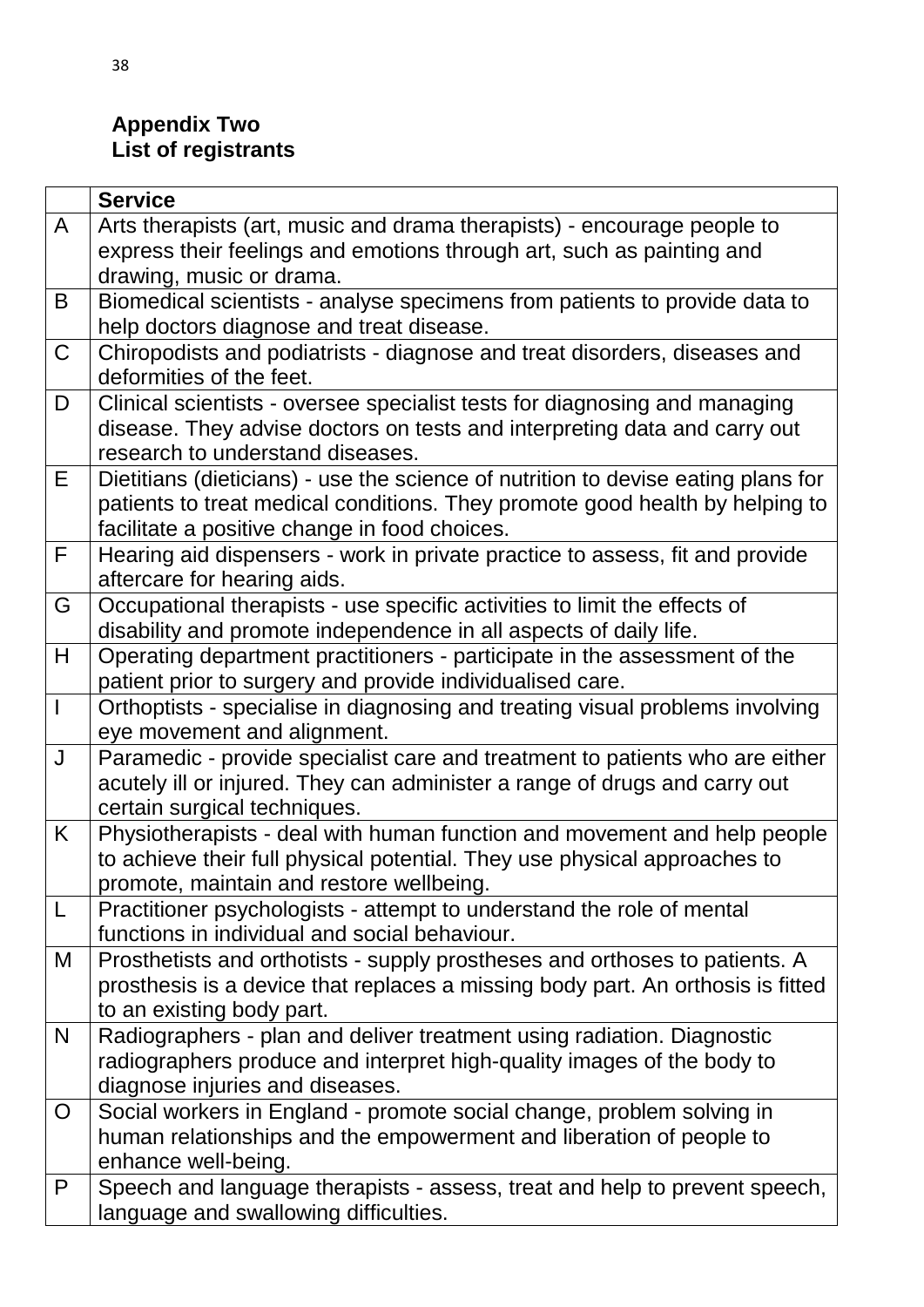# **Appendix Three**

Profile monitoring questions

- 1. Gender: please type F or M
- 2. Age: Which of the following age groups do you belong to? (please highlight age band or state age) Under 18  $18 - 24$   $25 - 34$   $35 - 44$   $45 - 54$ 55 – 64 65 or over Prefer not to answer
- 3. Ethnic group (as you would describe yourself)
- 4. Are you a:

Service user (as in one or more of the services listed below)? Do you have a long term health condition or impairment (Disabled person)?

It would help us if you could briefly state the nature of your condition or impairment

Carer?

If a carer, are you caring for someone under 16 years of age?

I

5. Living arrangement:

Living independently

Living with family (because their support is required)

Supported accommodation

Residential care

Other (please state)

6. Have you used any of the services covered by HCPC?

# **Survey Questions**

**Standard 1 states**: The provider must act in the best interests of people who use their services.

Q7. This is a question about values. Thinking about your best interests, what would be important to you when using a service?

**Standard 2 states**: The provider must respect the confidentiality of people who use their service.

Q8.i) Who do you think information might be shared with?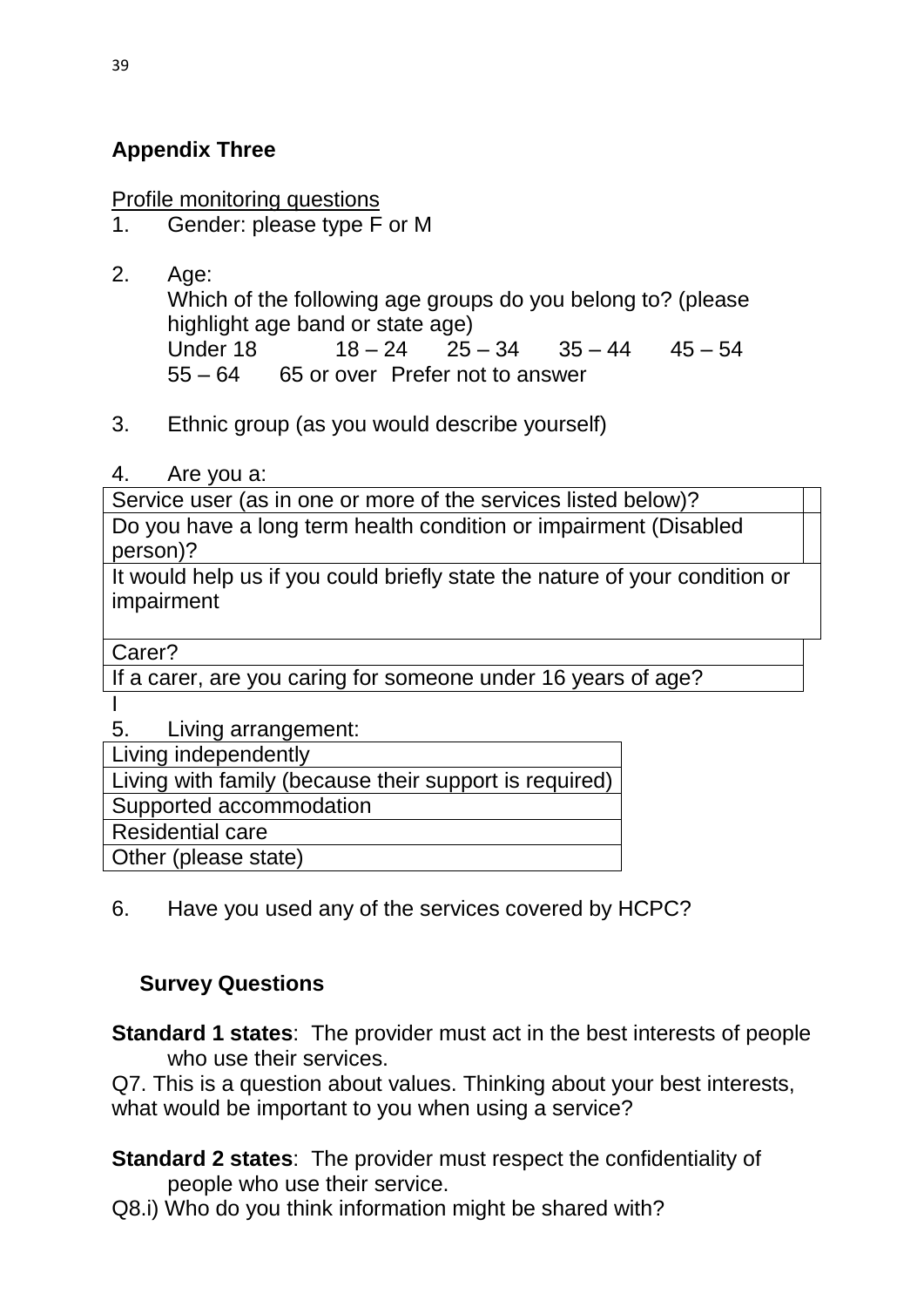ii) Do you have any concerns about confidentiality?

**Standard 3 states**: The provider must keep high standards of personal conduct.

Q9 i) In terms of personal conduct, what would you expect from a service provider?

ii) What would you do if you had a concern about the conduct of someone providing a service?

**Standard 4 states:** The provider must provide (to the HCPC and any other relevant regulators) any important information about their conduct and competence.

Q10. Is there anything you would like to add to this standard?

**Standard 5 states**: The provider must keep their professional knowledge and skills up to date.

Q11. How would you check that a service provider is giving the latest and best treatments?

**Standard 6 states**: The provider must act within the limits of their knowledge, skills and experience and, if necessary, refer the matter to another practitioner (service provider).

Q12. What support or information would you need to help you make an informed choice if you were referred to another practitioner by your provider?

**Standard 7 states**: The provider must communicate properly and effectively with people who use their services and other service providers.

Q13. What is important about communication for you?

**Standard 8 states**: The provider must effectively supervise tasks that they have asked other people to carry out.

Q14. Who do you think is responsible if someone else is asked to do a task?

**Standard 9 states**: The provider must get informed consent to provide care or services (as far as possible).

Q15 What do you think this means?

**Standard 10 states**: The provider must keep accurate records.

Q16. i) Rank how important this is to you (scale: extremely important to not at all)

i) How do you know your records are accurate?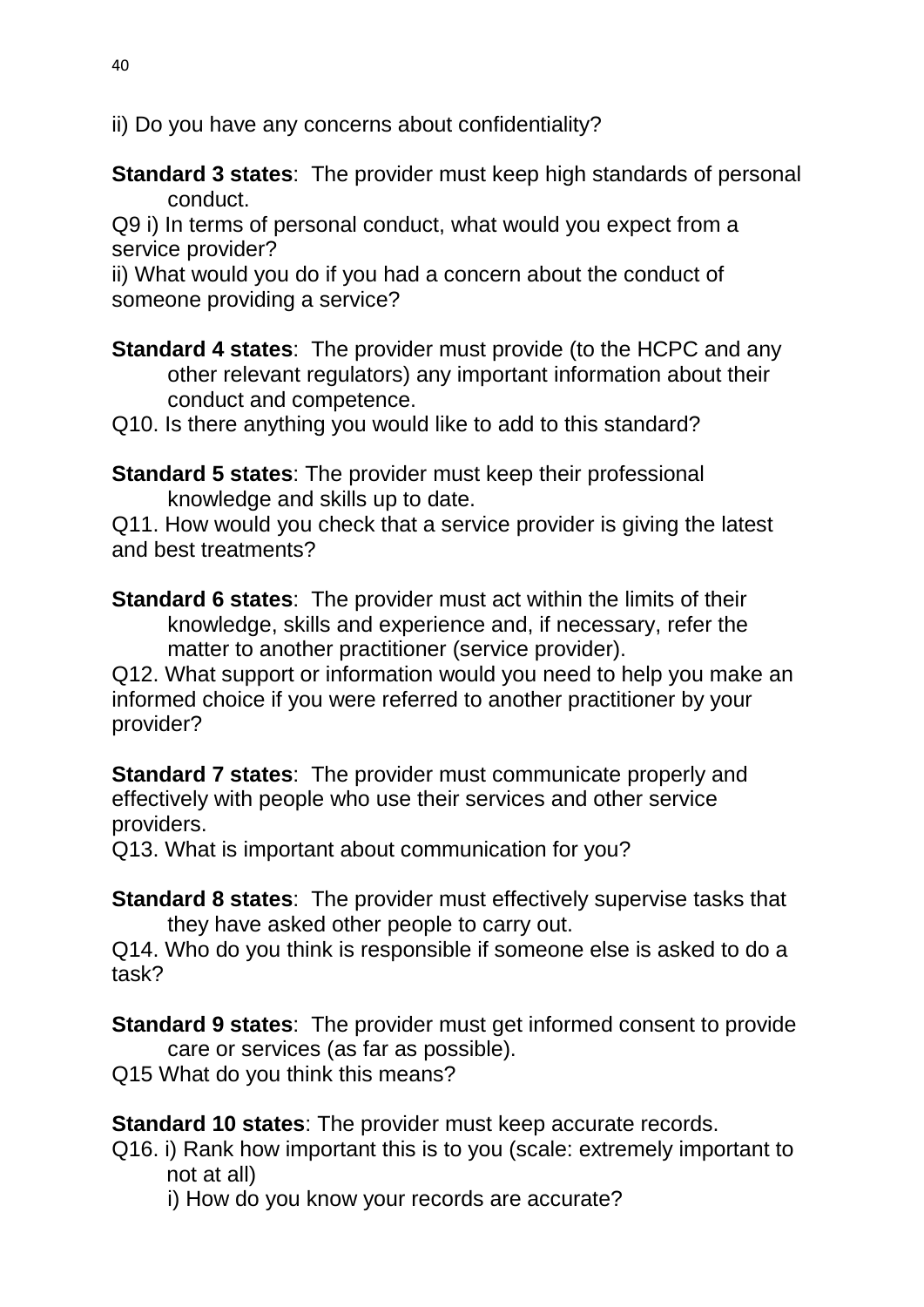- **Standard 11 states**: The provider must deal fairly and safely with the risks of infection.
- Q17. How do you think the risk of infection should be managed?
- **Standard 12 states**: The provider must limit their work or stop practising if their performance or judgement is affected by their health.
- Q18. i) Do you agree with this? Yes/No ii) Is there anything you would like to add?
- **Standard 13 states**: The provider must behave with honesty and integrity and make sure that their behaviour does not damage the public's confidence in them or their profession.
- Q19 i) Do you agree with this? Yes/No ii) Is there anything you would like to add?

**Standard 14 states**: The provider must make sure that any advertising they do is accurate.

Q 20. What do you think is important when a service provider advertises a service or a product they sell?

*These remaining questions are generals one about the HCPC standards.*

- 21. Did you know these standards existed? The Yes/No 22. Do you know where to find the standards? Yes/No
- 23. Do you know that the HCPC has a Register of service providers that work to these standards? The Manuson Mes/No
- 24. Do you think all these professions (the 16 services listed) can be covered by one set of standards? Yes/No
- 25. Are there any changes or improvements you would suggest to these standards?
	- Content
	- Format
	- Accessibility

*Are the standards all relevant to you? Are some not important to people who use services? How should they be made available and in what formats? Should they be organised under sub-headings*